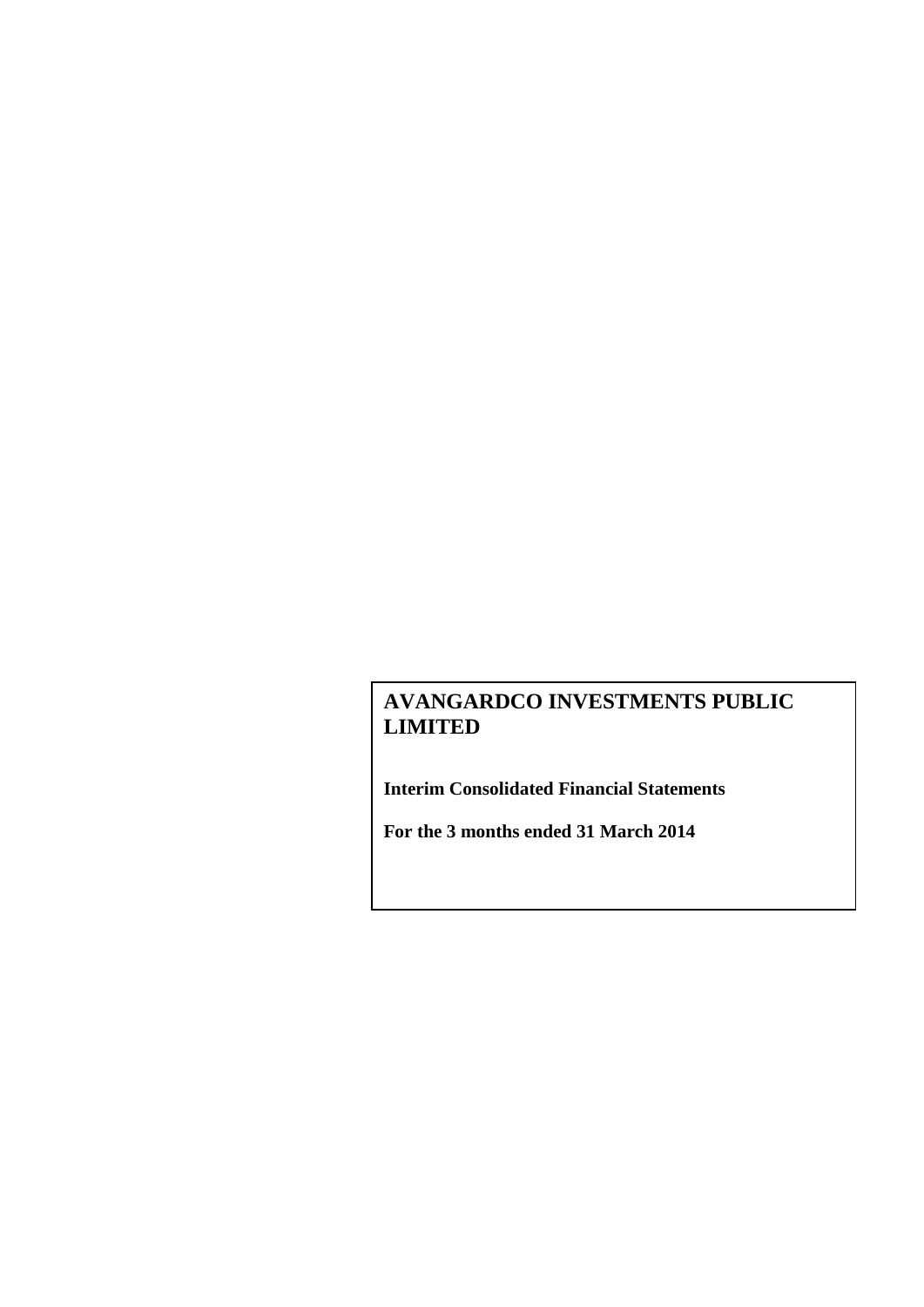## **CONTENTS Page**

| Interim consolidated statement of financial position   |          |
|--------------------------------------------------------|----------|
| Interim consolidated statement of comprehensive income | 2        |
| Interim consolidated statement of changes in equity    | 3        |
| Interim consolidated statement of cash flows           | $4 - 5$  |
| Notes to the interim consolidated financial statements | $6 - 23$ |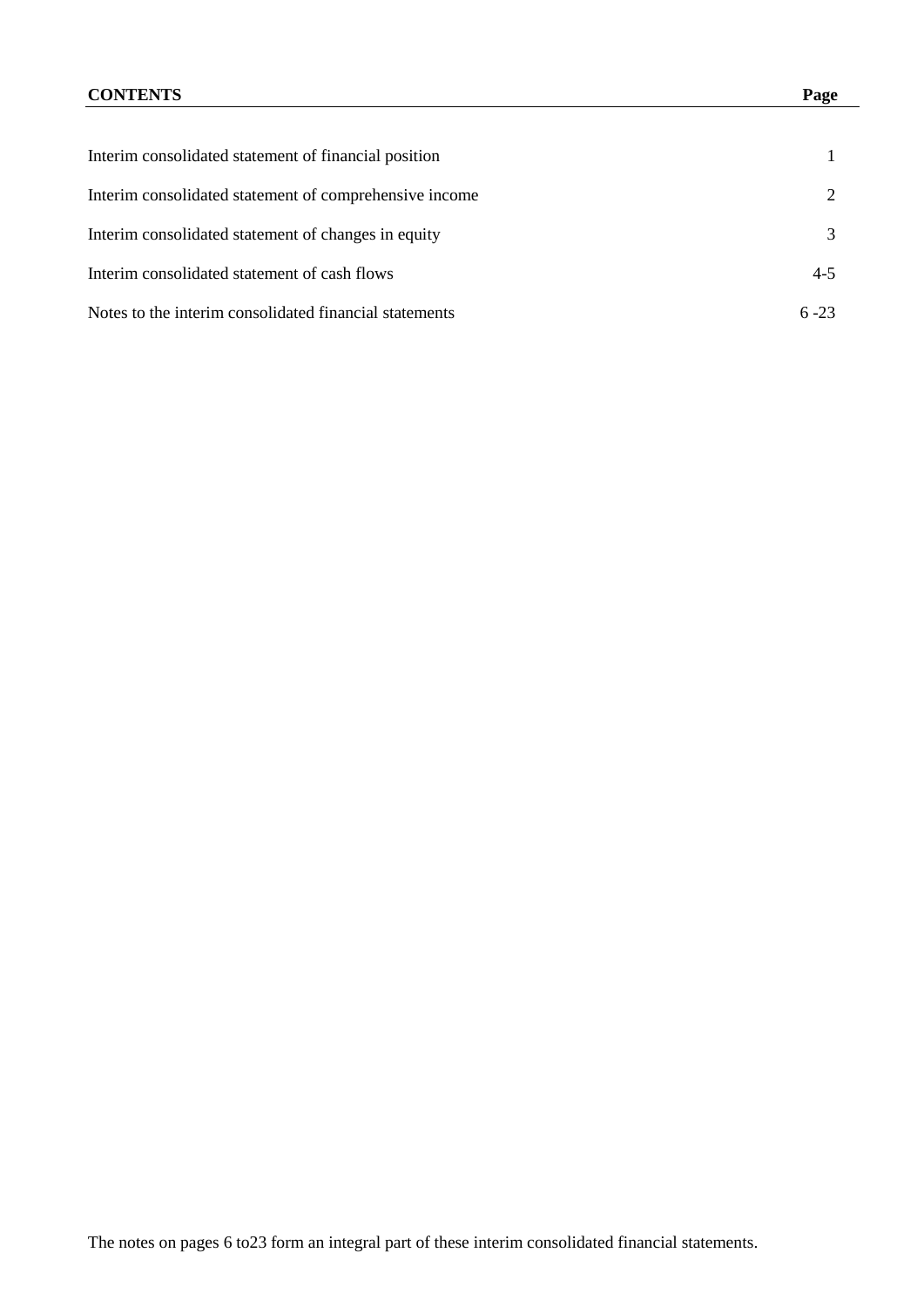## **Interim consolidated statement of financial position**

AS AT 31 MARCH 2014

 *(in USD thousand, unless otherwise stated)*

|                                                  | <b>Note</b> | 31 March 2014 | 31 December 2013 |
|--------------------------------------------------|-------------|---------------|------------------|
| <b>ASSETS</b>                                    |             |               |                  |
| Property, plant and equipment                    |             | 821 166       | 1 103 630        |
| Non-current biological assets                    | 4           | 50 720        | 76 678           |
| Deferred tax assets                              |             | 2 2 3 2       | 3 0 5 9          |
| Other non-current assets                         |             | 273           | 373              |
| <b>Total non-current assets</b>                  |             | 874 391       | 1 183 740        |
| Inventories                                      | 6           | 155 166       | 193 382          |
| Current biological assets                        | 4           | 54 074        | 60 648           |
| Trade accounts receivable, net                   | 7           | 67 301        | 88 972           |
| Prepaid income tax                               |             | 23            | 85               |
|                                                  | 8           | 21 942        | 30 845           |
| Prepayments and other current assets, net        | 5           | 80 4 62       | 104 439          |
| Taxes recoverable and prepaid                    | 9           | 178 472       |                  |
| Cash and cash equivalents                        |             |               | 156 804          |
| <b>Total current assets</b>                      |             | 557 440       | 635 175          |
| <b>TOTAL ASSETS</b>                              |             | 1 431 831     | 1818915          |
|                                                  |             |               |                  |
| <b>EQUITY</b><br>Share capital                   |             | 836           | 836              |
| Share premium                                    |             | 201 164       | 201 164          |
| Reserve capital                                  |             | 115 858       | 115 858          |
| Retained earnings                                |             | 1 178 960     | 1 132 803        |
| Effect of translation into presentation currency |             | (486136)      | (68194)          |
| Equity attributable to owners of the Company     |             | 1 010 682     | 1 382 467        |
| Non-controlling interest                         |             | 46 615        | 64 631           |
| <b>Total equity</b>                              |             | 1 057 297     | 1 447 098        |
|                                                  |             |               |                  |
| <b>LIABILITIES</b>                               |             |               |                  |
| Long-term loans                                  | 10          | 72 630        | 61 495           |
| Long-term bond liabilities                       | 11          | 197 490       | 197 131          |
| Deferred tax liabilities                         |             | 32            | 44               |
| Deferred income                                  |             | 3 3 9 8       | 4 7 4 3          |
| Long-term finance lease                          |             | 92            | 1                |
| <b>Total non-current liabilities</b>             |             | 273 642       | 263 414          |
| Short-term bond liabilities                      |             |               |                  |
| Current portion of non-current liabilities       | 13          | 15 861        | 14 505           |
| Short-term loans                                 | 12          | 50 000        | 50 000           |
| Trade payables                                   | 14          | 9834          | 15 084           |
| Other accounts payable                           | 15          | 25 197        | 28 814           |
| <b>Total current liabilities</b>                 |             | 100 892       | 108 403          |
| <b>TOTAL LIABILITIES</b>                         |             | 374 534       | 371 817          |
| <b>TOTAL EQUITY AND LIABILITIES</b>              |             | 1 431 831     | 1818915          |
|                                                  |             |               |                  |

**Nataliya Vasylyuk Iryna Marchenko Chairwoman Director, CEO**

\_\_\_\_\_\_\_\_\_\_\_\_\_\_\_\_\_\_\_\_\_\_\_\_\_

\_\_\_\_\_\_\_\_\_\_\_\_\_\_\_\_\_\_\_\_\_\_\_\_\_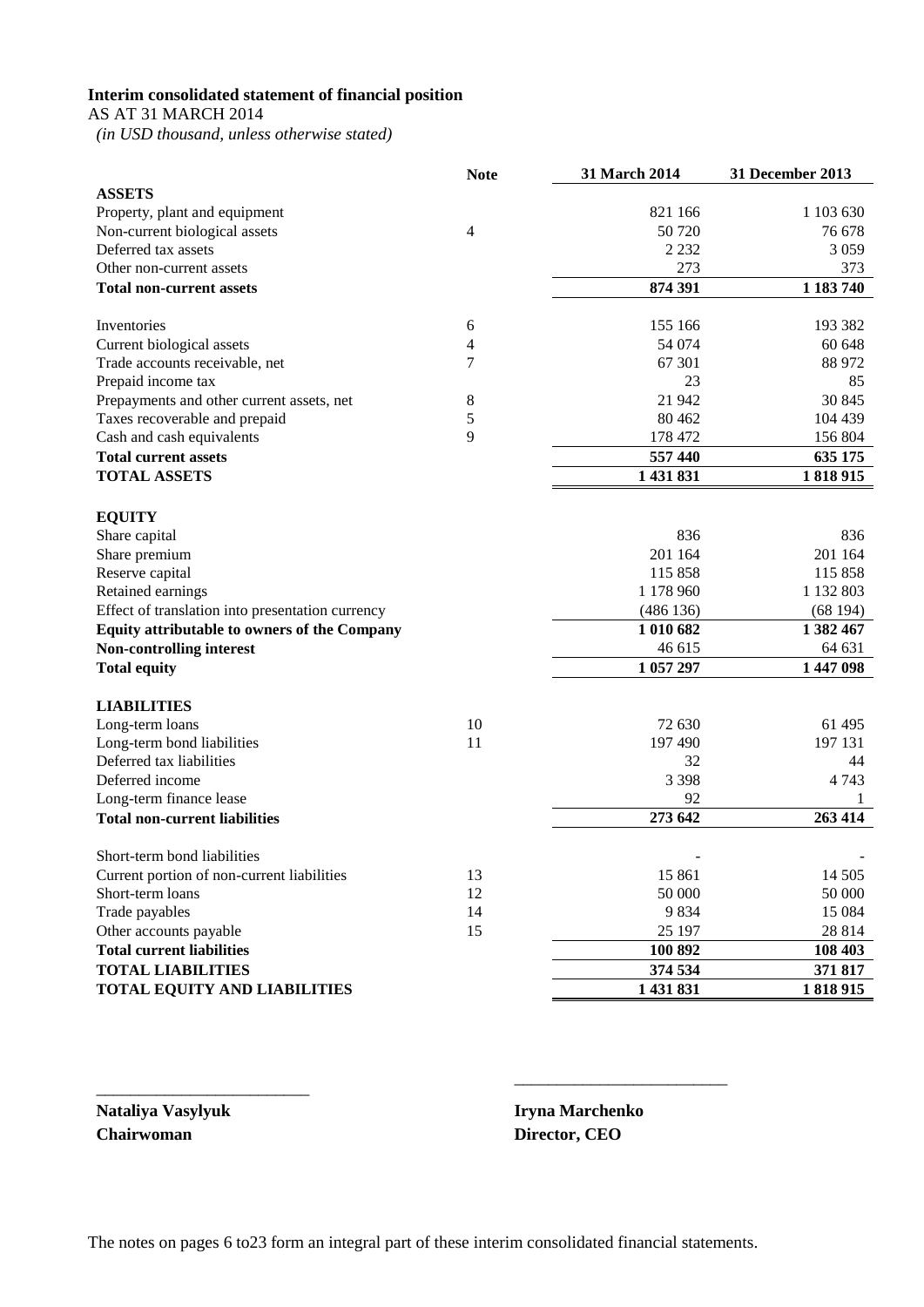#### **Interim consolidated statement of comprehensive income**

FOR THE 3 MONTHS ENDED 31 MARCH 2014

|                                                                                                                                               |             | 3 months ended |               |
|-----------------------------------------------------------------------------------------------------------------------------------------------|-------------|----------------|---------------|
|                                                                                                                                               | <b>Note</b> | 31 March 2014  | 31 March 2013 |
| Revenue                                                                                                                                       | 16          | 152 199        | 155 823       |
| Profit from revaluation of biological assets at fair<br>value                                                                                 |             | 9 2 7 5        | 8841          |
| Cost of sales                                                                                                                                 | 17          | (101729)       | (102466)      |
| <b>GROSS PROFIT</b>                                                                                                                           |             | 59 745         | 62 198        |
| General administrative expenses                                                                                                               | 19          | (5456)         | (3961)        |
| Distribution expenses                                                                                                                         | 20          | (5660)         | (3965)        |
| Income from government grants and incentives                                                                                                  |             | 68             | 76            |
| Income from special VAT treatment                                                                                                             |             | 5 680          | 13 097        |
| Other operating income, net                                                                                                                   | 21          | 120            | 1993          |
| PROFIT FROM OPERATING ACTIVITIES                                                                                                              |             | 54 497         | 69 438        |
| Finance income                                                                                                                                |             | 39             | 42            |
| Finance costs                                                                                                                                 | 22          | (7663)         | (8756)        |
| PROFIT BEFORE TAX                                                                                                                             |             | 46 873         | 60724         |
| Income tax credit/(expense)                                                                                                                   |             | (74)           | (25)          |
| PROFIT FOR THE PERIOD                                                                                                                         |             | 46799          | 60 699        |
| OTHER COMPREHENSIVE INCOME:<br>Items that will never be reclassified to profit or<br>loss<br>Effect of translation into presentation currency |             | (436 600)      | 744           |
| Effect from changes in ownership                                                                                                              |             |                |               |
| TOTAL COMPREHENSIVE INCOME                                                                                                                    |             | (389 801)      | 61 443        |
| <b>PROFIT FOR THE PERIOD</b><br><b>ATTRIBUTABLE TO:</b>                                                                                       |             |                |               |
| Owners of the Company                                                                                                                         |             | 46 157         | 59 794        |
| Non-controlling interests                                                                                                                     |             | 642            | 905           |
| <b>PROFIT FOR THE PERIOD</b>                                                                                                                  |             | 46799          | 60 699        |
| <b>TOTAL COMPREHENSIVE INCOME</b><br><b>ATTRIBUTABLE TO:</b>                                                                                  |             |                |               |
| Owners of the Company                                                                                                                         |             | (371785)       | 60 538        |
| Non-controlling interests                                                                                                                     |             | (18016)        | 905           |
| <b>TOTAL COMPREHENSIVE INCOME</b>                                                                                                             |             | (389 801)      | 61 443        |
|                                                                                                                                               |             |                |               |
| Earnings per share, USD (basic and diluted)                                                                                                   |             | 7              | 9             |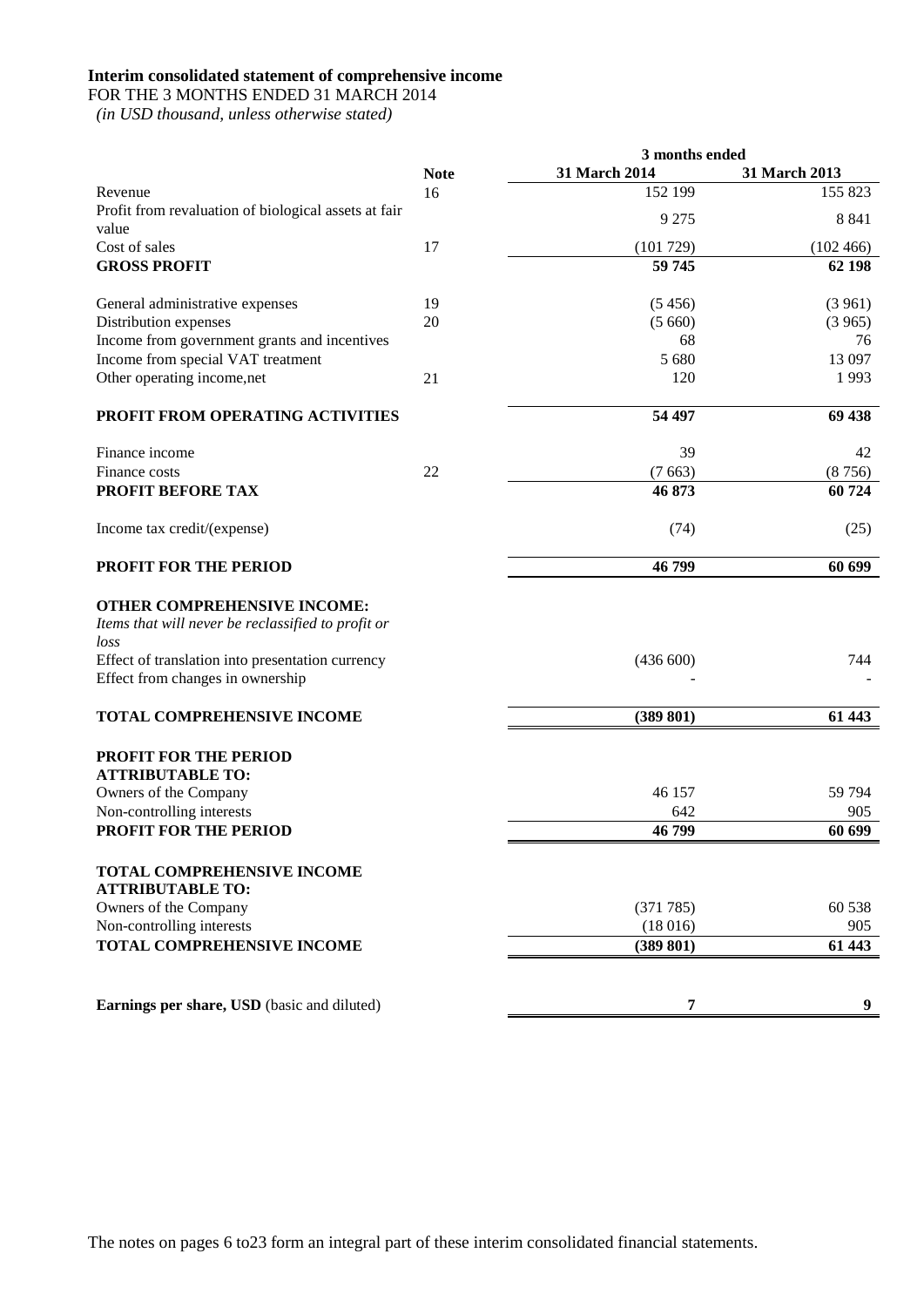#### **Interim consolidated statement of changes in equity**

FOR THE 3 MONTHS ENDED 31 MARCH 2014

|                                                    | <b>Attributable to owners of the Company</b> |                                    |                              |                             |                                               |              |                                         |                     |
|----------------------------------------------------|----------------------------------------------|------------------------------------|------------------------------|-----------------------------|-----------------------------------------------|--------------|-----------------------------------------|---------------------|
|                                                    | <b>Share</b><br>capital                      | Capital<br>contribution<br>reserve | <b>Share</b><br>premium      | <b>Retained</b><br>earnings | Foreign<br>currency<br>translation<br>reserve | <b>Total</b> | Non-<br>controlling<br><i>interests</i> | <b>Total equity</b> |
| As at 1 January 2013                               | 836                                          | 115 858                            | 201 164                      | 899 357                     | (68135)                                       | 1 149 080    | 18 11 5                                 | 1 167 195           |
| Comprehensive income                               |                                              |                                    |                              |                             |                                               |              |                                         |                     |
| Profit for the period                              |                                              |                                    |                              | 59 794                      |                                               | 59 794       | 905                                     | 60 699              |
| Effect from translation into presentation currency |                                              | $\overline{\phantom{0}}$           | ۰                            |                             | 744                                           | 744          |                                         | 744                 |
| Total comprehensive income                         |                                              |                                    | ٠                            | 59 794                      | 744                                           | 60 538       | 905                                     | 61 443              |
| As at 31 March 2013                                | 836                                          | 115 858                            | 201 164                      | 959 151                     | (67391)                                       | 1 209 618    | 19 020                                  | 1 228 638           |
| As at 1 January 2014                               | 836                                          | 115 858                            | 201 164                      | 1 132 803                   | (68194)                                       | 1 382 467    | 64 631                                  | 1447098             |
| <b>Comprehensive income</b>                        |                                              |                                    |                              |                             |                                               |              |                                         |                     |
| Profit for the period                              |                                              |                                    |                              | 46 157                      | $\overline{\phantom{a}}$                      | 46 157       | 642                                     | 46 799              |
| Effect from translation into presentation currency |                                              |                                    |                              | $\overline{\phantom{a}}$    | (417942)                                      | (417942)     | (18658)                                 | (436 600)           |
| Effect from changes in ownership                   |                                              | $\overline{\phantom{a}}$           | $\qquad \qquad \blacksquare$ |                             |                                               |              |                                         |                     |
| Total comprehensive income                         |                                              |                                    |                              | 46 157                      | (417942)                                      | (371785)     | (18016)                                 | (389 801)           |
| <b>As at 31 March 2014</b>                         | 836                                          | 115 858                            | 201 164                      | 1 178 960                   | (486136)                                      | 1 010 682    | 46 615                                  | 1 057 297           |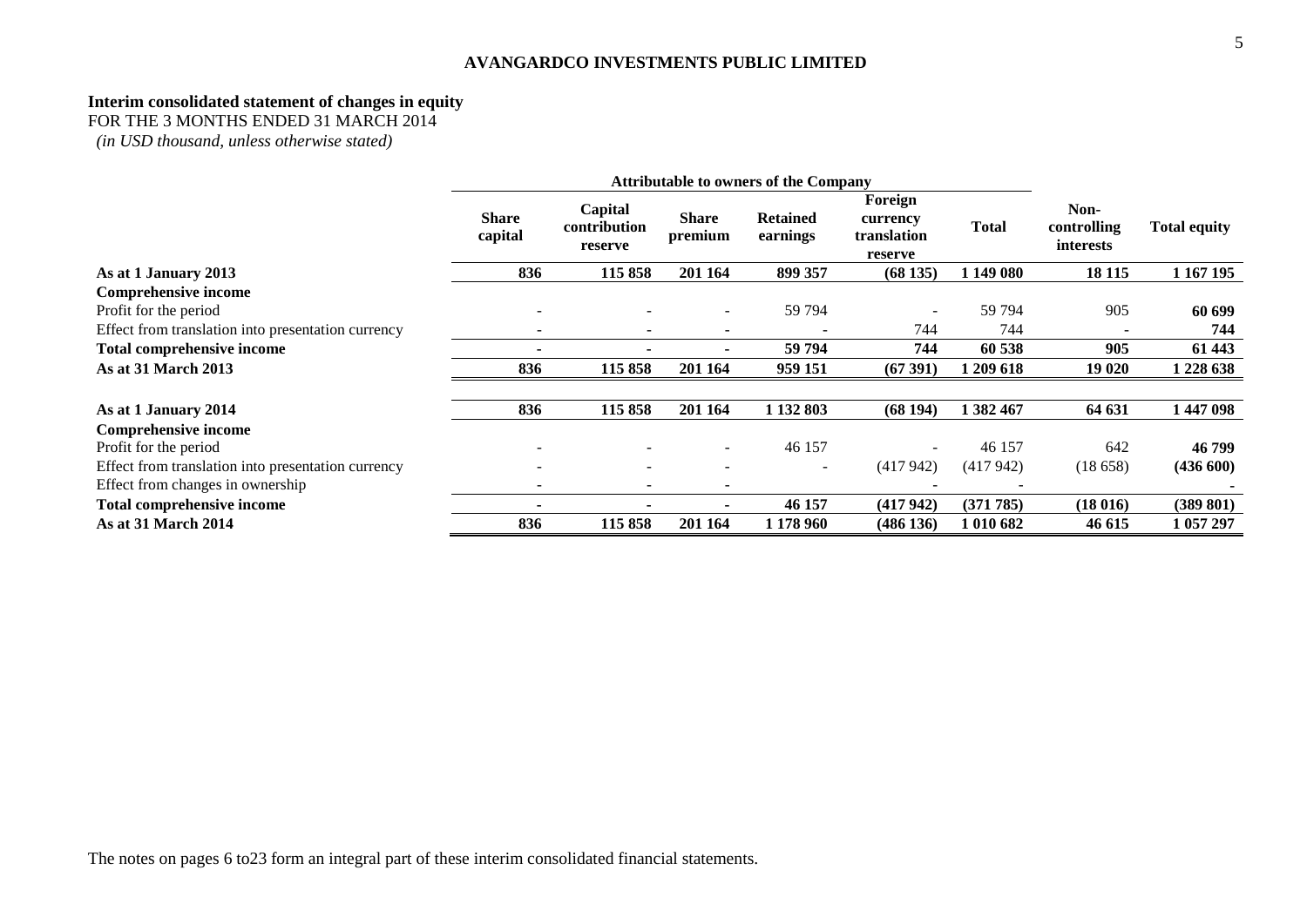## **Inrerim consolidated statement of cash flows**

FOR THE 3 MONTHS ENDED 31 MARCH 2014

|                                                             |             | 3 months ended |                                           |
|-------------------------------------------------------------|-------------|----------------|-------------------------------------------|
|                                                             | <b>Note</b> | 31 March 2014  | 31 March 2013                             |
| <b>CASH FLOWS FROM OPERATING ACTIVITIES:</b>                |             |                |                                           |
| Profit before income tax                                    |             | 46873          | 60 724                                    |
| Adjustments for:                                            |             |                |                                           |
| Depreciation of property, plant and equipment               |             | 6 4 4 3        | 3 6 6 9                                   |
| Change in allowance for irrecoverable amounts               | 21          | 5              | 2                                         |
| Other provisions                                            |             | (675)          | (223)                                     |
| Loss on disposal of current assets                          | 21          | 21             | 142                                       |
| Loss on disposal of property, plant and equipment           | 21          | 6              | 135                                       |
| Impairment of current assets                                | 21          | 324            | 21                                        |
| Other income                                                |             |                | (709)                                     |
| Effect of fair value adjustments on biological assets       |             | (9275)         | (8841)                                    |
| Gains realised from accounts payable written-off            |             | (11)           | (13)                                      |
| Amortization of deferred income on government grants        |             | (68)           | (76)                                      |
| Discount on long-term bonds amortization                    |             | 359            | 323                                       |
| Interest income                                             |             | (39)           | (42)                                      |
| Interest payable on loans                                   |             | 6795           | 8 8 1 0                                   |
| Operating profit before working capital changes             |             | 50758          | 63 922                                    |
| Increase in trade receivables                               |             | 15 9 36        | (7611)                                    |
| (Increase)/decrease in prepayments and other current assets |             | 8423           | (38 327)                                  |
| Increase in taxes recoverable and prepaid                   |             | (5836)         | 270                                       |
| (Increase)/decrease in inventories                          |             | (19609)        | 16 260                                    |
| Decrease in deferred income                                 |             | (1277)         | (1)                                       |
| Decrease/(increase) in other non-current assets             |             | 100            | 336                                       |
| (Decrease)/increase in trade payables                       |             | (5239)         | (6351)                                    |
| Decrease in biological assets                               |             | 3 5 8 4        | 4616                                      |
| Decrease in finance leases                                  |             | (699)          | (158)                                     |
| Increase/(Decrease) in other accounts payable               |             | (5023)         | 6 3 5 2                                   |
| <b>Cash generated from operations</b>                       |             | 41 118         | 39 308                                    |
| Interest paid                                               |             | (1681)         | (3 251)                                   |
| Income tax paid                                             |             | (28)           | (32)                                      |
| Net cash generated from operating activities                |             | 39 409         | 36 025                                    |
| CASH FLOWS FROM INVESTING ACTIVITIES:                       |             |                |                                           |
|                                                             |             | (20.20)        | $\sim$ $\sim$ $\sim$ $\sim$ $\sim$ $\sim$ |

| Payments and receipts - property, plant and equipment | (28 689) | (60301) |
|-------------------------------------------------------|----------|---------|
| Interest received                                     |          |         |
| Net cash used in investing activities                 | (28650)  | (60259) |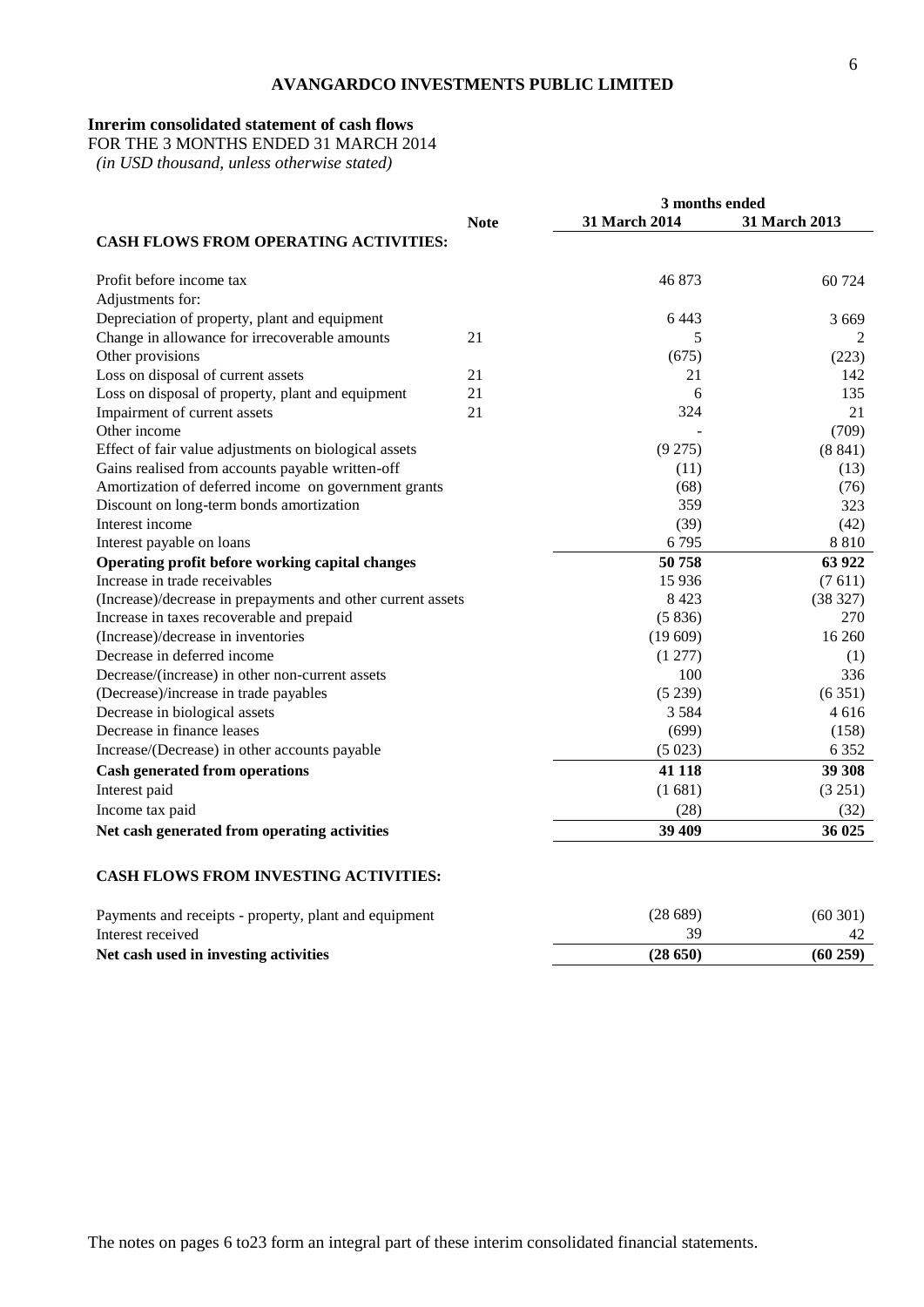## **Interim consolidated statement of cash flows (cont.)**

FOR THE 3 MONTHS ENDED 31 MARCH 2014

|                                                     |             | 3 months ended       |                      |  |  |
|-----------------------------------------------------|-------------|----------------------|----------------------|--|--|
|                                                     | <b>Note</b> | <b>31 March 2014</b> | <b>31 March 2013</b> |  |  |
| <b>CASH FLOWS FROM FINANCING ACTIVITIES:</b>        |             |                      |                      |  |  |
| New loans received                                  |             | 17 590               | 14 700               |  |  |
| Repayment of loans                                  |             | (2948)               | (29891)              |  |  |
| Interest paid for bonds issued                      |             |                      | (9815)               |  |  |
| Repayment of short-term bonds                       |             |                      |                      |  |  |
| Blocked deposit                                     |             |                      |                      |  |  |
| Net cash (used)/generated from financing activities |             | 14 642               | (25006)              |  |  |
| Net decrease in cash                                |             | 25 400               | $(49\ 240)$          |  |  |
| Cash and cash equivalents at 1 January              |             | 156 804              | 203 504              |  |  |
| Effect from translation into presentation currency  |             | (3732)               |                      |  |  |
| Cash and cash equivalents at 31 March               | 9           | 178 472              | 154 264              |  |  |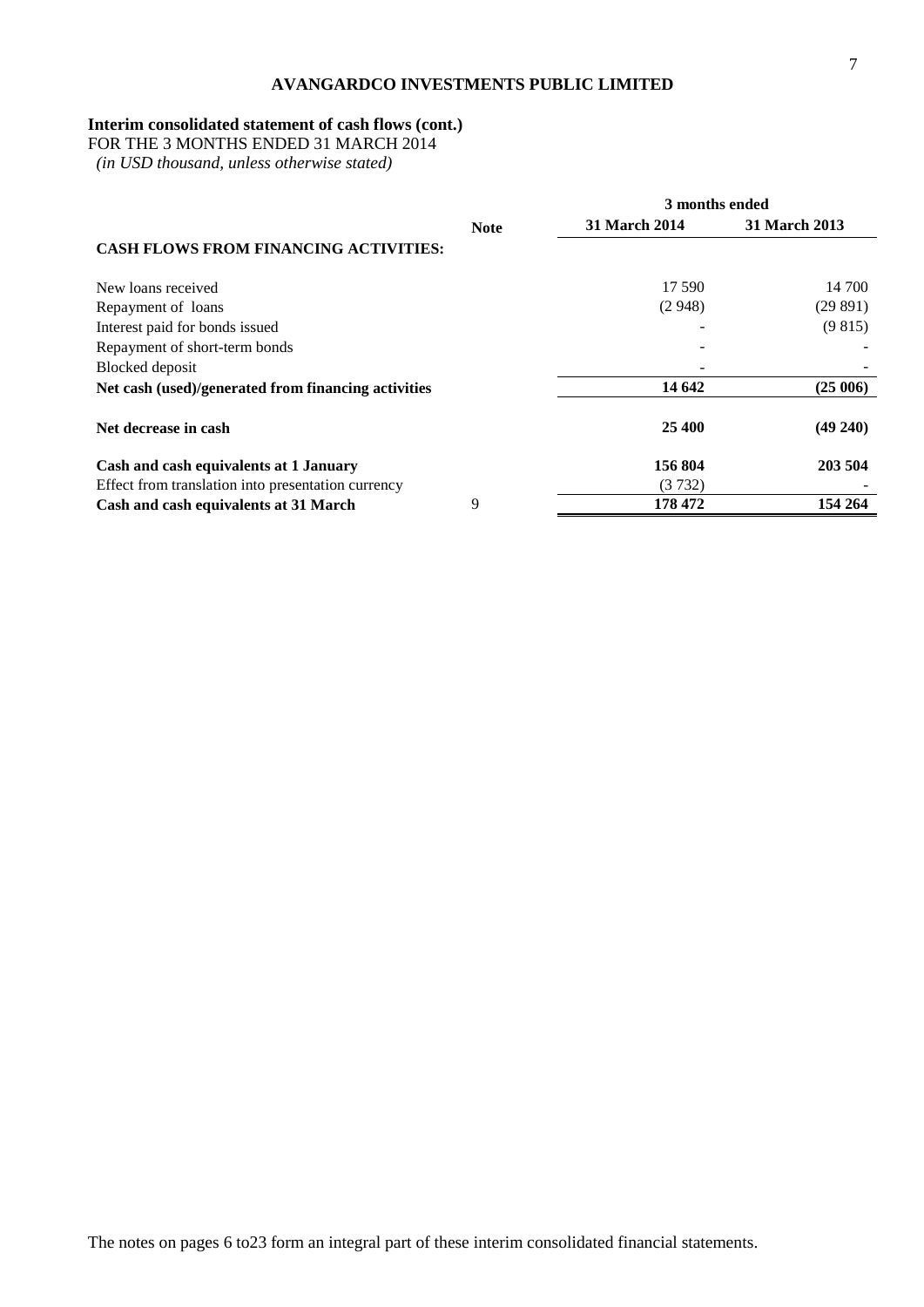#### **Notes to the interim consolidated financial statements FOR THE 3 MONTHS ENDED 31 MARCH 2014**

*(in USD thousand, unless otherwise stated)*

#### **1. General information**

AvangardCo Investments Public Limited (the "Company") was incorporated as a limited liability company on 23 October 2007 in accordance with the provisions of the Cyprus Companies Law, Cap. 113, under the name of Ultrainvest Limited. On 8 July 2009, the Registrar of Companies in Cyprus issued a certificate to the effect that the Company was re-registered as a public limited company and changed its name to AvangardCo Investments Public Limited. The Company was listed at London Stock Exchange Main Market on 6 May 2010.

The Company's registered office is at 3 Anexartisias & Kyriakou Matsi, 3040 Limassol, Cyprus.

The interim consolidated financial statements of the Company as at and for the 3 months ended 31 March 2014 comprise the Company and its subsidiaries (together with the Company referred to as the "Group").

In 2009 the principal owner of AvangardCo Investments Public Limited reorganised the Group, as a result of which AvangardCo Investments Public Limited became the holding company of an agricultural group of agricultural enterprises, which in the past were under the common ownership and control of this owner. The restructuring was carried out by the transfer of direct interest in the Group's companies. The restructuring was undertaken to achieve legal consolidation of control over agricultural companies of the Group. The reorganisation did not affect the principal activities of the Group.

The history of "Avangard" began with the acquisition by the principal owner of the first poultry farm "Avangard" located in the Ivano-Frankivsk region of Ukraine. Subsequently, to supply the poultry farm with growing birds, the subsidiary "Avangard-Agro" was established. In 2004 a concept of development of this business line was designed, as a result of which in 2005-2009 other major enterprises of agrarian industry in Ukraine joined the Group.

The Group's activities cover all the links of the value chain: from production of combined feed, maintenance and breeding of chickens to production and sale of eggs and egg products. As at 31 March 2014 the production facilities of the Group include 32 poultry facilities (consisting of 19 egg laying farms, 10 farms for growing young laying hens and 3 breeder farms), 6 fodder mills, 3 long-term egg storage facilities and 1 plant for manufacture of egg products. This vertically-integrated structure of the Group allows processing of approximately 80% of its own fodder. The Group's activities cover almost all the territory of Ukraine.

In order to build a vertically-integrated group, reduce business risk and gain additional profit due to synergies, the Group acquired a hen breeding concern. This ensures breeding of the required number of high quality daily chickens and their timely delivery to factories.

The construction of new full cycle egg production facilities, fully automated, in compliance with European standards of quality is an integral part of the Group's growth strategy.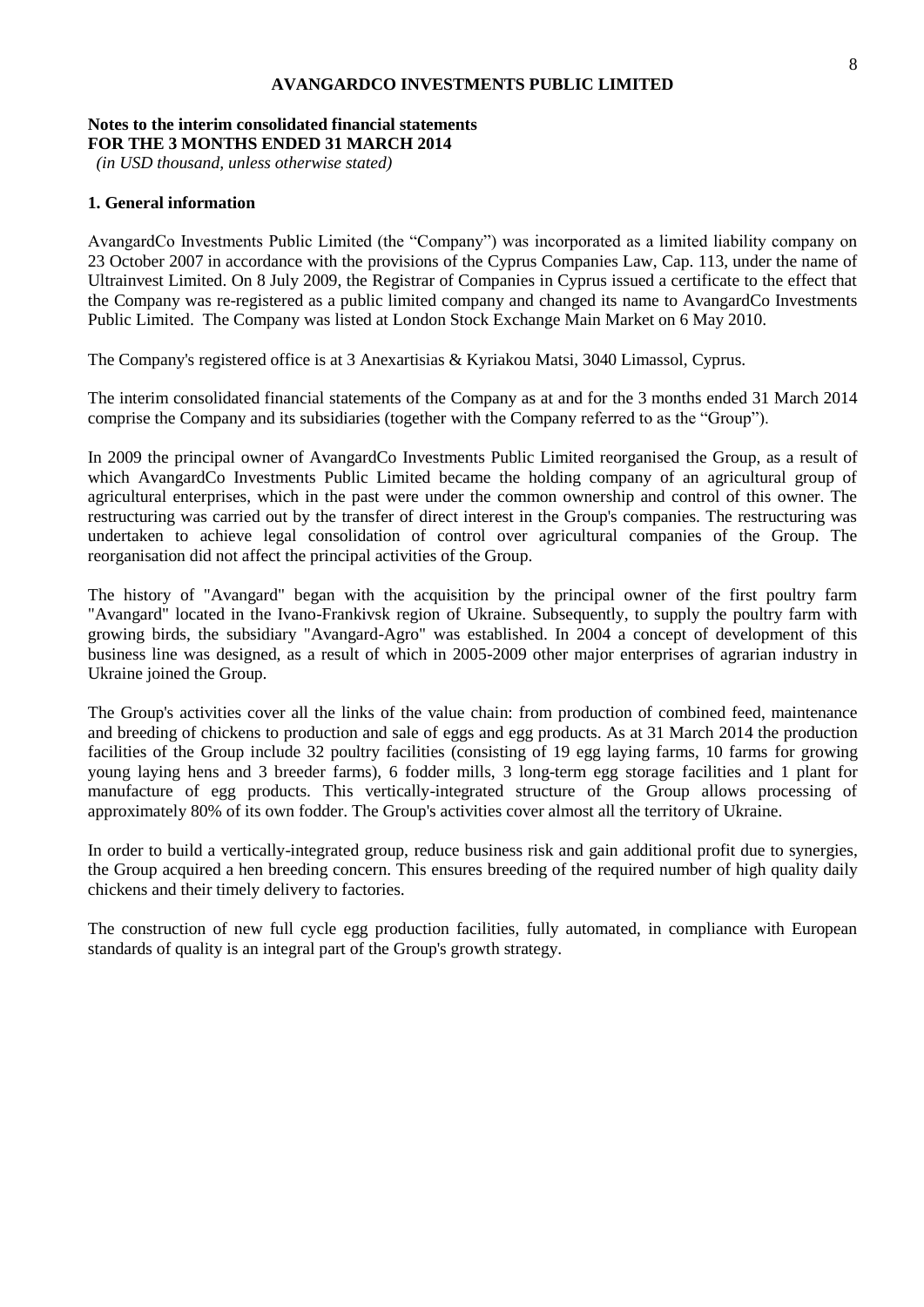#### **Notes to the interim consolidated financial statements FOR THE 3 MONTHS ENDED 31 MARCH 2014**

*(in USD thousand, unless otherwise stated)*

## **1. General information (cont.)**

The Group's subsidiaries all of which are incorporated in Ukraine, their principal activities and the effective ownership interests are as follows:

| Company name                                                                             | <b>Principal Activity</b>                                            | Country of<br>registration | Ownership<br>interest $(\frac{6}{6})$ 31<br><b>March 2014</b> | <b>Ownership interest</b><br>$(\frac{9}{6})$ 31 December<br>2013 |
|------------------------------------------------------------------------------------------|----------------------------------------------------------------------|----------------------------|---------------------------------------------------------------|------------------------------------------------------------------|
| PJSC Avangard                                                                            |                                                                      | Ukraine                    | 99.00%                                                        | 99,00%                                                           |
| PJSC Chornobaivske                                                                       |                                                                      | Ukraine                    | 97,00%                                                        | 97,00%                                                           |
| PJSC Agrofirma Avis                                                                      |                                                                      | Ukraine                    | 100,00%                                                       | 100,00%                                                          |
| <b>PJSC Kirovskiy</b>                                                                    |                                                                      | Ukraine                    | 100,00%                                                       | 100,00%                                                          |
| PJSC Ptakhohospodarstvo Chervonyi Prapor                                                 |                                                                      | Ukraine                    | 98,00%                                                        | 98,00%                                                           |
| SC Ptakhofabryka Lozuvatska of Avangardco Investments<br>Public Limited                  |                                                                      | Ukraine                    | 100,00%                                                       | 100,00%                                                          |
| LLC Yuzhnaya - Holding                                                                   |                                                                      | Ukraine                    | 100,00%                                                       | 100,00%                                                          |
| LLC Makarivska Ptakhofabryka                                                             | Keeping of technical                                                 | Ukraine                    | 100,00%                                                       | 100,00%                                                          |
| LLC PF Volnovaska                                                                        | laying hen, production                                               | Ukraine                    | 100,00%                                                       | 100,00%                                                          |
| PJSC Cross-PF Zorya                                                                      | and selling of eggs                                                  | Ukraine                    | 89,00%                                                        | 89,00%                                                           |
| PJSC Ptakhofabryka Pershe Travnya                                                        |                                                                      | Ukraine                    | 93,00%                                                        | 93,00%                                                           |
| PJSC Chernivetska Ptakhofabryka                                                          |                                                                      | Ukraine                    | 98,00%                                                        | 98,00%                                                           |
| ALLC Donetska Ptakhofabryka                                                              |                                                                      | Ukraine                    | 100,00%                                                       | 100,00%                                                          |
| LLC Areal-Snigurivka                                                                     |                                                                      | Ukraine                    | 100,00%                                                       | 100,00%                                                          |
| LLC Torgivenlniy Budynok Bohodukhivska Ptakhofabryka                                     |                                                                      | Ukraine                    | 100,00%                                                       | 100,00%                                                          |
| PPB LLC Ptytsecompleks                                                                   |                                                                      | Ukraine                    | 100,00%                                                       | 100,00%                                                          |
| <b>PSPC</b> Interbusiness                                                                |                                                                      | Ukraine                    | 100,00%                                                       | 100,00%                                                          |
| SC Avangard-Agro of PJSC Avangard                                                        |                                                                      | Ukraine                    | 99,00%                                                        | 99,00%                                                           |
| SC Gorodenkivska Ptakhofabryka of PJSC Avangard                                          |                                                                      | Ukraine                    | 99,00%                                                        | 99,00%                                                           |
| SC Rogatynska Ptakhofabryka of PJSC Avangard                                             |                                                                      | Ukraine                    | 99,00%                                                        | 99,00%                                                           |
| SC Ptakhohospodarstvo Donetske of ALLC Donetska<br>Ptakhofabryka                         |                                                                      | Ukraine                    | 100,00%                                                       | 100,00%                                                          |
| LLC Slovyany                                                                             | Incubation (production                                               | Ukraine                    | 90,00%                                                        | 90,00%                                                           |
| SC Ptakhohospodarstvo Lozuvatske of Avangardco Investments<br>Public Limited             | and sale of day-old<br>chick), farming of<br>young poultry for sale, | Ukraine                    | 100,00%                                                       | 100,00%                                                          |
| SC Zorya of PJSC Cross-PF Zoraya                                                         | and poultry                                                          | Ukraine                    | 89,00%                                                        | 89,00%                                                           |
| SC Ptakhofabryka Chervonyi Prapor Poultry, of PJSC<br>Ptakhohospodarstvo ChervoniyPrapor |                                                                      | Ukraine                    | 98,00%                                                        | 98,00%                                                           |
| SC Ptakhohospodarstvo Yuzhnaya Holding of LLC Yuzhnaya<br>Holding                        |                                                                      | Ukraine                    | 100,00%                                                       | 100,00%                                                          |
| SC Ptakhogopodarstvo Volnovaske of LLC PF Volnovaska                                     |                                                                      | Ukraine                    | 100,00%                                                       | 100,00%                                                          |
| SC Ptakhohospodarstvo Chornobaivske of PJSC Chornobaivske                                |                                                                      | Ukraine                    | 97,00%                                                        | 97,00%                                                           |
| LLC Rohatyn-Korm                                                                         |                                                                      | Ukraine                    | 99,00%                                                        | 99,00%                                                           |
| PJSC Vuhlehirskyi Eksperementalnyi Kombikormovyi Zavod                                   |                                                                      | Ukraine                    | 100,00%                                                       | 100,00%                                                          |
| PJSC Volnovaskyi Kombinat Khliboproduktiv                                                | Production and selling<br>of animal feed                             | Ukraine                    | 99,00%                                                        | 99,00%                                                           |
| LLC Kamyanets-Podilsky Kombikormoviy Zavod                                               |                                                                      | Ukraine                    | 100,00%                                                       | 100,00%                                                          |
| LLC Pershe Travnya Kombikormoviy Zavod                                                   |                                                                      | Ukraine                    | 93,00%                                                        | 93,00%                                                           |
| LLC Imperovo Foods                                                                       | Processing of eggs and<br>selling of egg products                    | Ukraine                    | 94,00%                                                        | 94,00%                                                           |
|                                                                                          | Rendering services<br>under guarantee                                |                            |                                                               |                                                                  |
| LLC Agramyi Holding Avangard                                                             | agreements                                                           | Ukraine                    | 100,00%                                                       | 100,00%                                                          |
| LLC Imperovo LTD                                                                         | Rental services                                                      | Ukraine                    | 94,00%                                                        | 94,00%                                                           |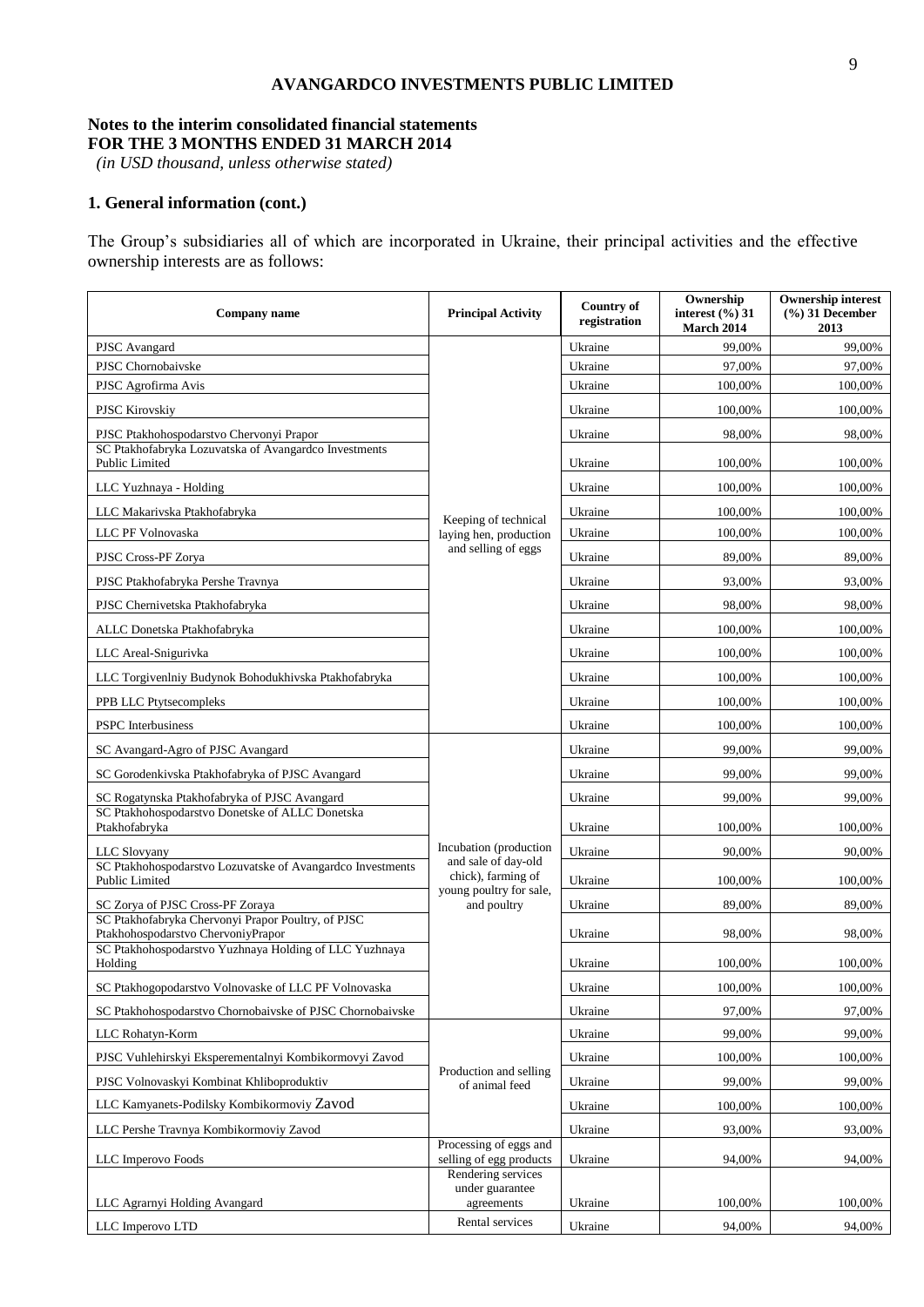#### **Notes to the interim consolidated financial statements FOR THE 3 MONTHS ENDED 31 MARCH 2014**

*(in USD thousand, unless otherwise stated)*

## **1. General information (cont.)**

The parent company of the Group is AvangardCo Investments Public Limited, registered in Cyprus, with an issued share capital of 6 387 185 ordinary shares as at 31 March 2014 with nominal value of  $\epsilon$  0,10 per share.

The shares were distributed as follows:

|                           | 31 March 2014       |                               | 31 December 2013        |                               |  |
|---------------------------|---------------------|-------------------------------|-------------------------|-------------------------------|--|
| Owner                     | Number of<br>shares | Ownership<br>interest $(\% )$ | <b>Number of shares</b> | Ownership<br>interest $(\% )$ |  |
| Quickcom Limited          |                     |                               |                         |                               |  |
| <b>Omtron Limited</b>     | 1 848 575           | 28.9%                         | 1 848 575               | 28.9%                         |  |
| <b>Tanchem Limited</b>    | 926 280             | 14.5%                         | 926 280                 | 14.5%                         |  |
| Mobco Limited             |                     |                               |                         |                               |  |
| BNY (Nominees)<br>Limited | 1 437 500           | 22.5%                         | 1 437 500               | 22.5%                         |  |
| UkrLandFarming Plc        | 2 174 825           | 34.1%                         | 2 174 825               | 34.1%                         |  |
| Other                     | 3                   |                               |                         |                               |  |
|                           | 6 3 8 7 1 8 5       | 100.0%                        | 6 3 8 7 1 8 5           | 100.0%                        |  |

As at 31 March 2014 and 31 December 2013 the interests in Quickcom Limited, Omtron Limited, Tanchem Limited, Mobco Limited, UkrLandFarming Plc beneficially owned by Oleg Bakhmatyuk ("the beneficial owner" hereinafter) were as follows:

|                        | Ownership interest $(\% )$ | Ownership interest $(\% )$ |
|------------------------|----------------------------|----------------------------|
|                        | as at 31 March 2014        | as at 31 December 2013     |
| Quickcom Limited       | 100%                       | 100%                       |
| <b>Omtron Limited</b>  | 100%                       | 100%                       |
| <b>Tanchem Limited</b> | 100%                       | 100%                       |
| Mobco Limited          | 100%                       | 100%                       |
| UkrLandFarming Plc     | 100%                       | 100%                       |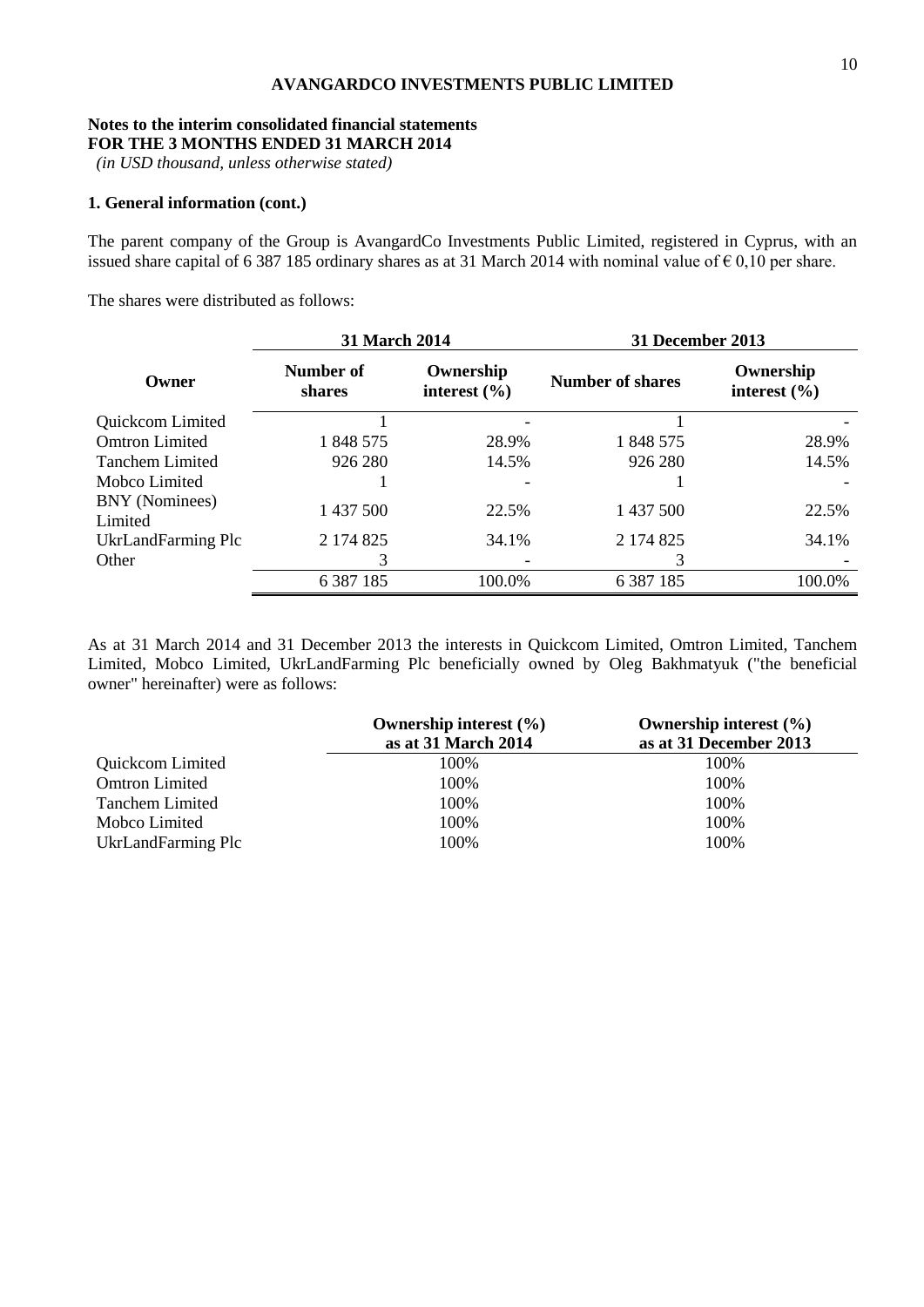#### **Notes to the interim consolidated financial statements FOR THE 3 MONTHS ENDED 31 MARCH 2014**

*(in USD thousand, unless otherwise stated)*

## **2. Basis of preparation**

## **2.1 Statement of compliance**

The interim consolidated financial statements have been prepared in accordance with International Financial Reporting Standards (IFRSs) as adopted by the European Union (EU) and the requirements of the Cyprus Companies Law, Cap. 113.

## **2.2 Basis of measurement**

The interim consolidated financial statements have been prepared on the historical cost basis, except for the biological assets which are measured at fair value and bonds and loans which are measured at amortised cost.

## **2.3 Going concern basis**

These interim consolidated financial statements have been prepared under the going concern basis, which assumes the realisation of assets and settlement of liabilities in the course of ordinary economic activity. Renewals of the Group's assets, and the future activities of the Group, are significantly influenced by the current and future economic environment in Ukraine. The interim consolidated financial statements do not comprise any adjustments in case of the Group's inability to continue as a going concern.

## **3. Accounting policies**

### **3.1 Foreign currency translation**

## *(а) Transactions and balances*

Transactions in foreign currencies are initially recorded by the Group entities at their respective functional currency rates prevailing at the date of the transaction.

Monetary assets and liabilities are translated into the functional currency of each company included into the Group, at the rates ruling at the reporting period. Foreign exchange gains and losses, arising from transactions in foreign currency, and also from translation of monetary assets and liabilities into the functional currency of each company included into the Group at the rate ruling at the end of the year, are recognised to profit or loss.

The exchange rates used for the preparation of these interim consolidated financial statements, are presented as follows:

|                   |                  | Weighted                             |                  | Weighted                             |
|-------------------|------------------|--------------------------------------|------------------|--------------------------------------|
| <b>Currency</b>   | 31 March<br>2014 | average<br>for the 3<br>monthes 2014 | 31 March<br>2013 | average<br>for the 3<br>monthes 2013 |
| US dollar to      |                  |                                      |                  |                                      |
| Ukrainian Hryvnia | 10,9546          | 8, 8627                              | 7,993            | 7,993                                |

The foreign currencies may be freely convertible to the territory of Ukraine at the exchange rate which is close to the exchange rate established by the National Bank of Ukraine. At the moment, the Ukrainian Hryvnia is not a freely convertible currency outside of Ukraine.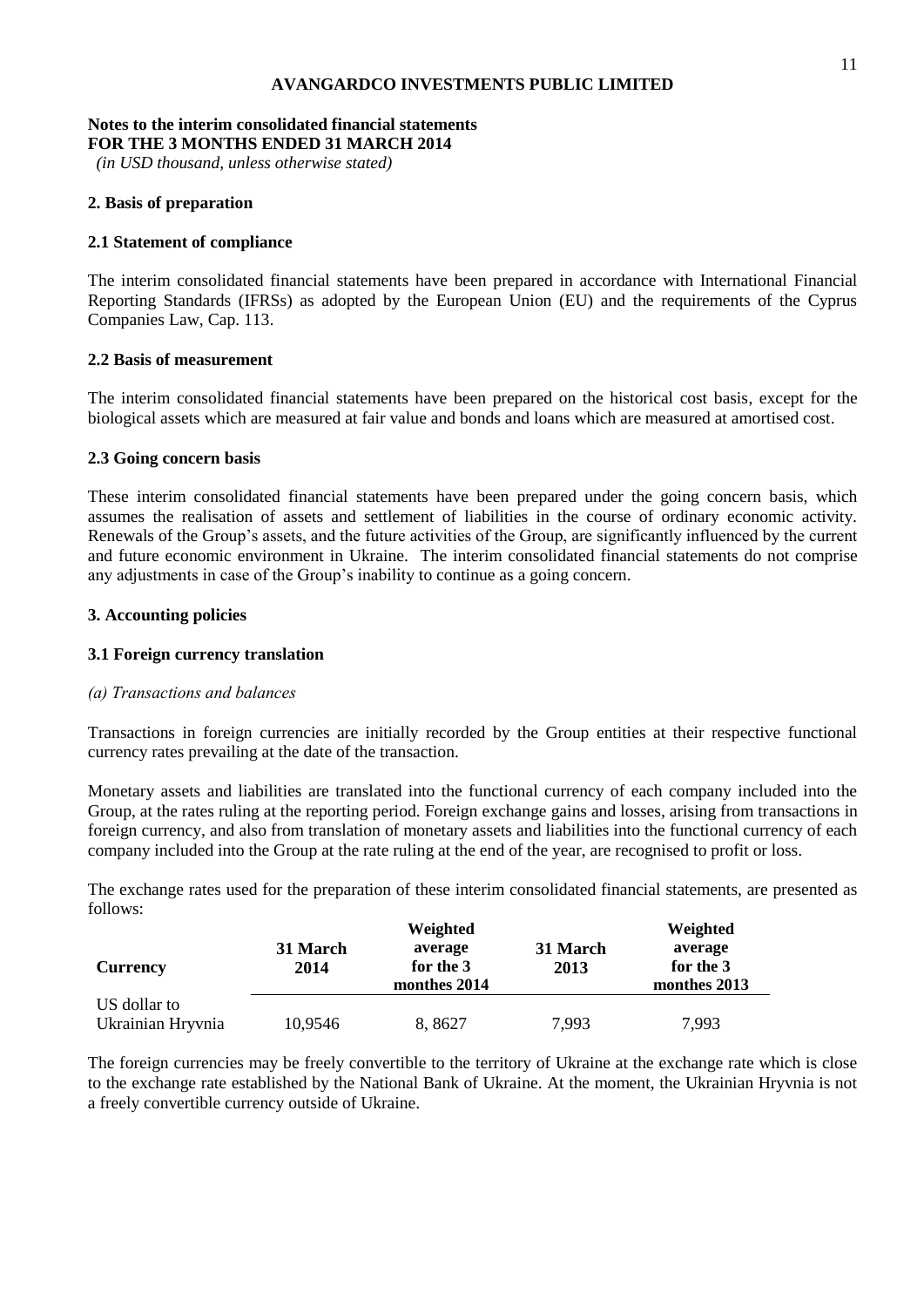## **Notes to the interim consolidated financial statements**

**FOR THE 3 MONTHS ENDED 31 MARCH 2014**

*(in USD thousand, unless otherwise stated)*

## **4. Biological assets**

|                                  | <b>31 March 2014</b> | 31 December 2013 |
|----------------------------------|----------------------|------------------|
| Non-current biological assets    |                      |                  |
| Replacement poultry              | 50 720               | 76 678           |
|                                  | 50 720               | 76 678           |
| <b>Current biological assets</b> |                      |                  |
| Commercial poultry               | 54 074               | 60 646           |
| Other biological assets          |                      |                  |
|                                  | 54 074               | 60 648           |
| <b>Total</b>                     | 104 794              | 137 326          |

#### **5. Taxes recoverable and prepaid**

Taxes recoverable and prepaid as at 31 March 2014 and 31 December 2013 were as follows:

|                     | <b>Note</b> | <b>31 March 2014</b> | 31 December 2013 |
|---------------------|-------------|----------------------|------------------|
| VAT settlements     | a J         | 80 422               | 104 346          |
| Other taxes prepaid |             | 40                   |                  |
|                     |             | 80 462               | 104 439          |

a) VAT settlements related to VAT recoverable arising from operating activities and capital expenditure, is subject to:

- cash refund through release of budgetary funds by the Government;
- settlement of future tax liabilities of the entity under this tax within non-agricultural transactions.

#### **6. Inventories**

Inventories as at 31 March 2014 and 31 December 2013 were as follows:

|                               | <b>31 March 2014</b> | 31 December 2013 |
|-------------------------------|----------------------|------------------|
| Raw and basic materials       | 107 047              | 132 264          |
| Work-in-progress              | 568                  | 606              |
| Agricultural produce          | 2 3 0 9              | 2 1 5 0          |
| Finished goods                | 23 3 5 3             | 33 939           |
| Package and packing materials | 14 8 99              | 13 997           |
| Goods for resale              | 4 0 4 0              | 6 3 5 0          |
| Other inventories             | 2950                 | 4 0 7 6          |
|                               | 155 166              | 193 382          |

#### **7. Trade accounts receivable, net**

Trade accounts reveivable as at 31 March 2014 and 31 December 2013 were as follows:

|                              | 31 March 2014 | 31 December 2013 |
|------------------------------|---------------|------------------|
| Trade receivables-gross      | 67 351        | 89 040           |
| Provision for doubtful debts | (50)          | (68)             |
|                              | 67 301        | 88 972           |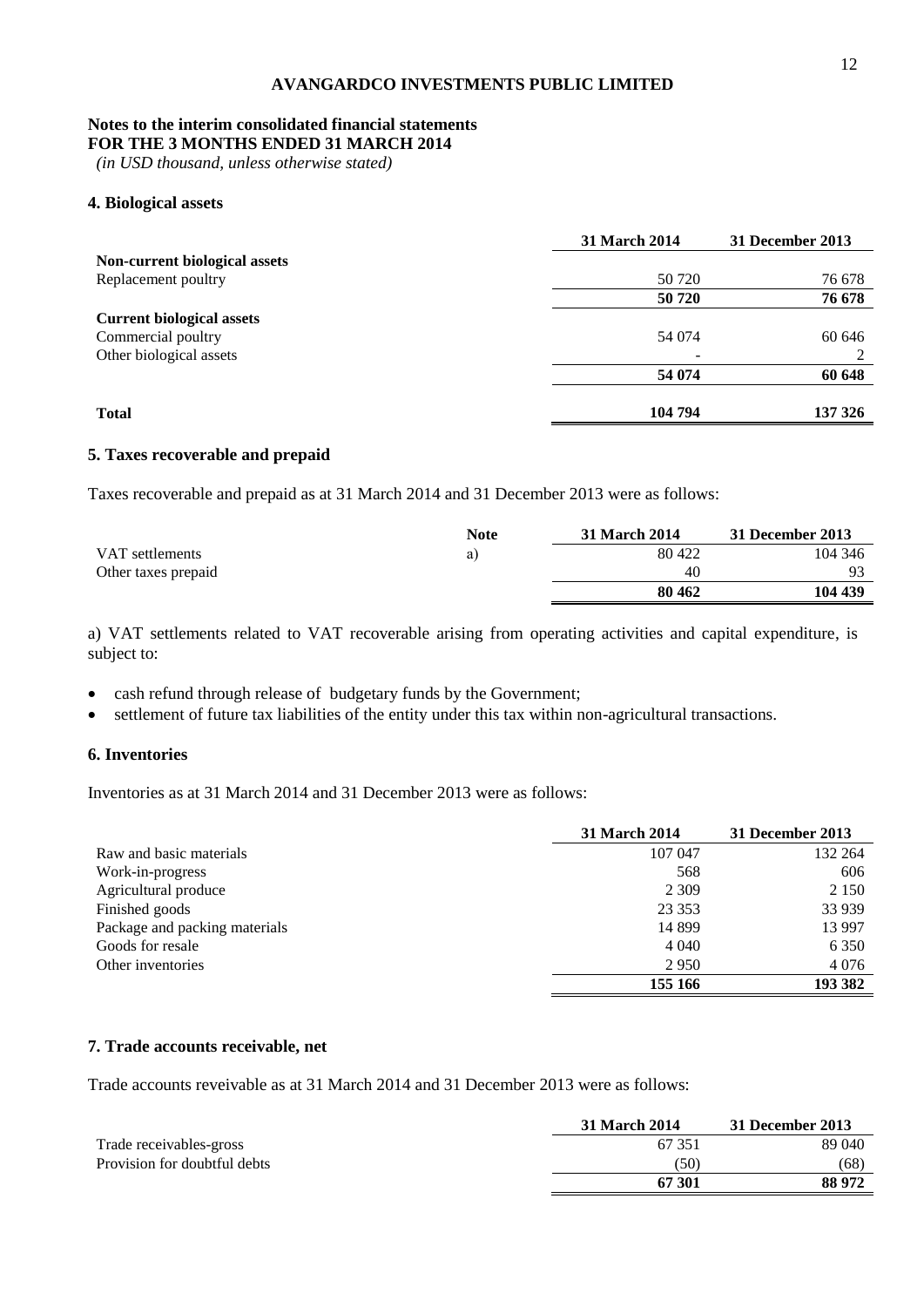## **Notes to the interim consolidated financial statements**

**FOR THE 3 MONTHS ENDED 31 MARCH 2014**

*(in USD thousand, unless otherwise stated)*

## **8. Prepayments and other current assets, net**

Prepayments and other current assets as at 31 March 2014 and 31 December 2013 were as follows:

|                                     | 31 March 2014 | 31 December 2013 |
|-------------------------------------|---------------|------------------|
| Prepayments                         | 12 359        | 18 144           |
| Provision for doubtful debts        | (885)         | (1 213)          |
| Other non-trade accounts receivable | 10468         | 13 9 14          |
|                                     | 21 942        | 30 845           |

## **9. Cash and cash equivalents**

Cash and cash equivalents as at 31 March 2014 and 31 December 2013 were as follows:

|                                                                                  | <b>31 March 2014</b> | 31 December 2013 |
|----------------------------------------------------------------------------------|----------------------|------------------|
| Cash in banks                                                                    | 178 427              | 154 771          |
| Cash in hand                                                                     | 25                   | 33               |
| Other bank accounts in foreign currency                                          | 20                   | 2 0 0 0          |
| Cash and cash equivalents                                                        | 178 472              | 156 804          |
| Less blocked deposit                                                             |                      |                  |
| Other bank accounts in foreign currency                                          |                      |                  |
| Cash and cash equivalents represented in<br>consolidated statement of cash flows | 178 472              | 156 804          |

#### **10. Long-term loans**

Long-term loans as at 31 March 2014 and 31 December 2013 were as follows:

|                                                           | 31 March 2014 | 31 December 2013 |
|-----------------------------------------------------------|---------------|------------------|
| Long-term bank loans in national currency                 | 2 0 0 0       | 2 8 6 0          |
| Long-term bank loans in foreign currency                  | 84 973        | 70 448           |
| <b>Total loans</b>                                        | 86 973        | 73 308           |
| Commodity credit                                          | 809           | 1 1 0 9          |
|                                                           | 87 782        | 74 417           |
| Current portion of non-current liabilities for bank loans |               |                  |
| in national currency                                      | (2000)        | (1430)           |
| Current portion of non-current liabilities for bank loans |               |                  |
| in foreign currency                                       | (13152)       | (11 492)         |
|                                                           | 72 630        | 61 495           |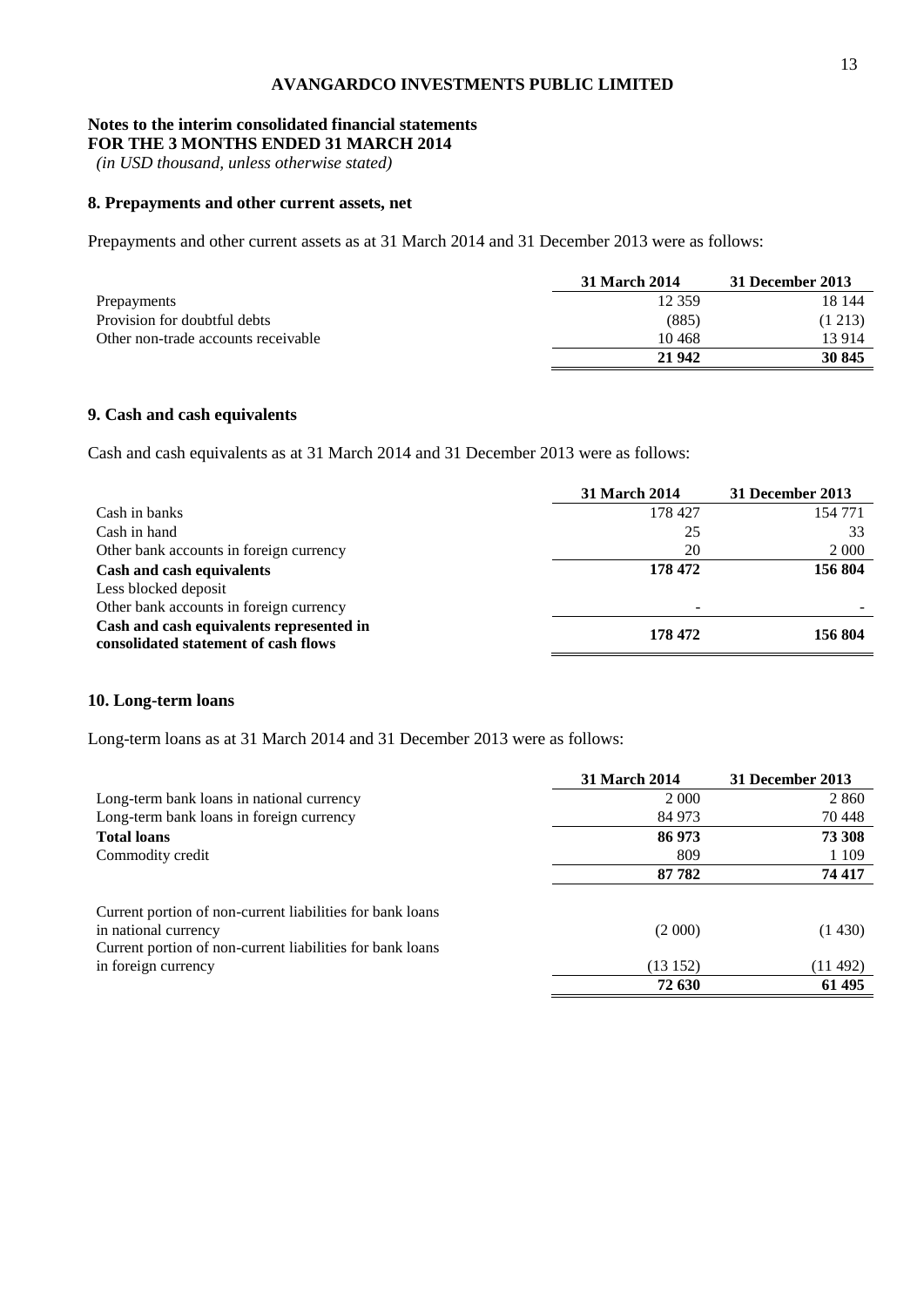# **Notes to the interim consolidated financial statements**

**FOR THE 3 MONTHS ENDED 31 MARCH 2014**

*(in USD thousand, unless otherwise stated)*

### **11. Long-term bond liabilities**

Long-term bond liabilities as at 31 March 2014 and 31 December 2013 were as follows:

|                          | 31 March 2014 | 31 December 2013 |
|--------------------------|---------------|------------------|
| Par value                | 200 000       | 200 000          |
| Discount on issued bonds | (2.510)       | (2869)           |
|                          | 197490        | 197 131          |

On 29 October 2010, the Company issued 2 000 five year non-convertible bonds with par value equal to USD 100 000 each. The Notes have been admitted to the official list of the UK listing Authority and to trading on London Stock Exchange plc's regulated market with effect from 1 November 2010. The USD 200 000 000 10% Notes, bear interest from 29 October 2010 at a rate of 10% per annum payable semi annually in arrears on 29 April and 29 October in each year, commencing on 29 April 2011. The maturity date is 29 October 2015 and the placement price was 98 093% of the principal amount of the Notes.

Surety providers of the bonds were as follows: (1) LLC Areal Snigurivka, (2) CJSC Agrofirma Avis, (3) LLC Torgivelniy Budynok Bohodukhivska Ptahofabryka, (4) CJSC Chernivetska Ptakhofabryka, (5) OJSC Ptakhohospodarstvo Chervonyi Prapor, (6) APP CJSC Chornobaivske, (7) CJSC Avangard, (8) ALLC Donetska Ptakhofabryka, (9) SC Gorodenkivska Ptakhofabryka, (10) LLC Imperovo Foods, (11) PSPC Interbusiness, (12) SC Rohatynska Ptahofabryka, (13) SC Ptakhofabryka Lozuvatska, (14) LLC PF Volnovaska, (15) PJSC Cross P/F Zorya.

#### **12. Short-term loans**

Short-term loans as at 31 March 2014 and 31 December 2013 were as follows:

|                                           | 31 March 2014 | 31 December 2013 |
|-------------------------------------------|---------------|------------------|
| Short-term loans in national currency     | -             |                  |
| Short-term bank loans in foreign currency | 50 000        | 50 000           |
|                                           | 50 000        | 50 000           |

## **13. Current portion of non-current financial liabilities**

The current portion of non-current financial liabilities as at 31 March 2014 and 31 December 2013 was as follows:

|                                                           | 31 March 2014 | 31 December 2013 |
|-----------------------------------------------------------|---------------|------------------|
| Trade and other payables                                  |               |                  |
| Deferred income (current portion)                         | 221           | 305              |
| <i>Financial liabilities</i>                              |               |                  |
| Current portion of finance lease liabilities              | 407           | 1 0 6 5          |
| VAT included in current portion of finance lease          |               |                  |
| liabilities                                               | 81            | 213              |
| Current portion of non-current liabilities for bank loans |               |                  |
| in foreign currency                                       | 13 152        | 11 492           |
| Current portion of non-current liabilities for bank loans |               |                  |
| in national currency                                      | 2 0 0 0       | 1430             |
|                                                           | 15861         | 14 505           |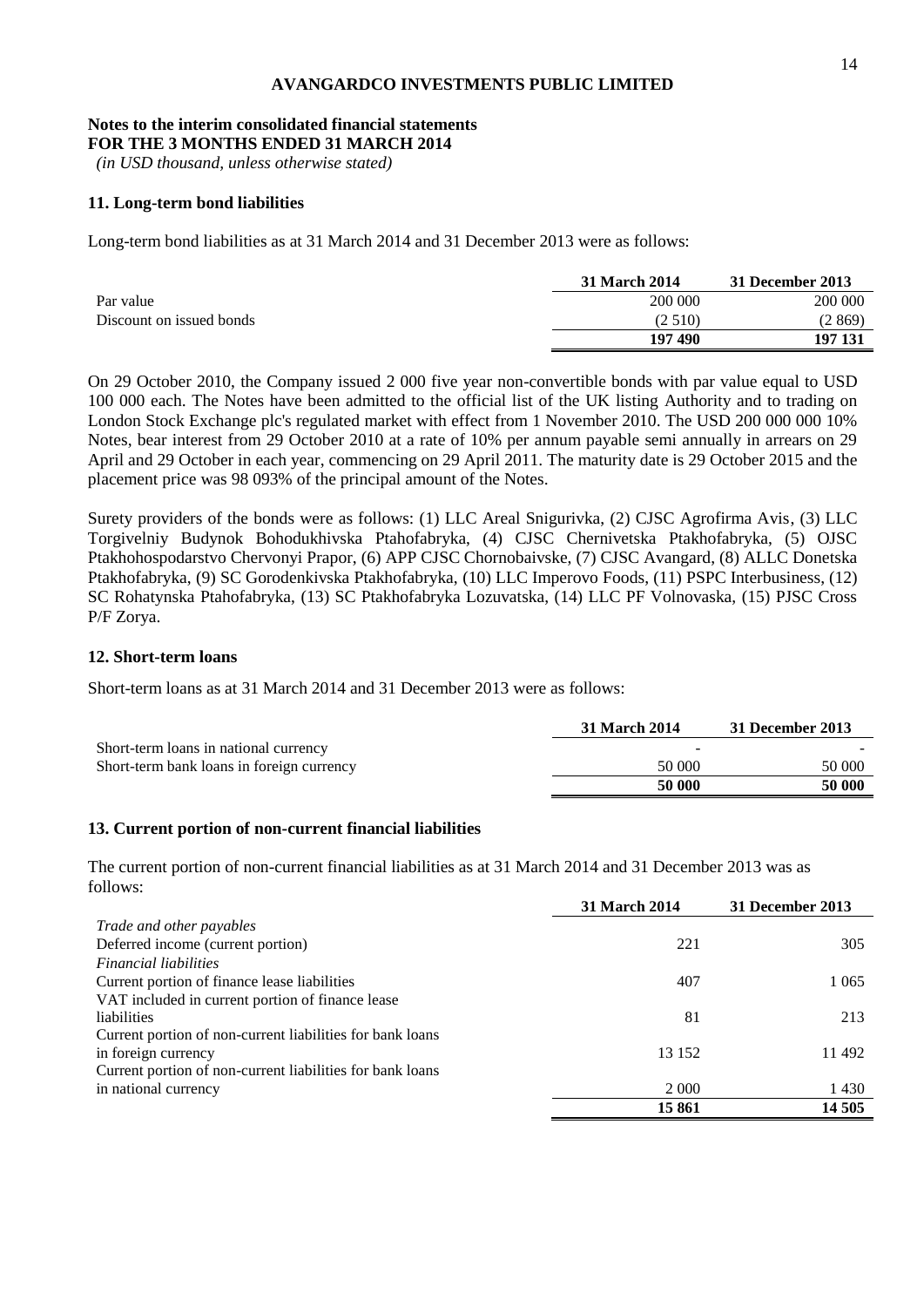## **Notes to the interim consolidated financial statements**

**FOR THE 3 MONTHS ENDED 31 MARCH 2014**

*(in USD thousand, unless otherwise stated)*

## **14. Trade payables**

Trade payables as at 31 March 2014 and 31 December 2013 were as follows:

|                         | <b>Note</b> | 31 March 2014 | 31 December 2013 |
|-------------------------|-------------|---------------|------------------|
| Trade payables          |             | 8.501         | 12 5 14          |
| Short-term notes issued | a)          | 333           | 2 5 7 0          |
|                         |             | 9834          | 15 084           |

a) As at 31 March 2014 and 31 December 2013 the short-term notes issued were represented by promissory, non interest-bearing, notes.

## **15. Other accounts payable**

Other accounts payable as at 31 March 2014 and 31 December 2013 were as follows:

|                                                    | <b>Note</b> | <b>31 March 2014</b> | 31 December 2013 |
|----------------------------------------------------|-------------|----------------------|------------------|
| Accrued expenses for future employee benefits      |             | 1 1 4 9              | 1 575            |
| Other accrued expenses                             |             | 42                   | 291              |
| Wages and salaries and related taxes liabilities   |             | 2462                 | 2 5 6 9          |
| Other taxes and compulsory payments liabilities    | a)          | 1 1 9 6              | 2 0 3 4          |
| Accounts payable for property, plant and equipment |             | 2688                 | 5 7 2 1          |
| Advances received from customers                   | b)          | 1 3 3 2              | 4 7 7 9          |
| Interest payable                                   |             | 1 5 1 1              | 1 3 9 7          |
| Accrued coupon on bonds                            |             | 8462                 | 3462             |
| Other payables                                     | c)          | 6 3 5 5              | 6986             |
|                                                    |             | 25 197               | 28 8 14          |

- a) Other taxes and compulsory payments liabilities mainly comprises of liabilities for VAT and community charges.
- b) Advances received from customers consist of prepayments for the sale of agriculture products and finished goods from buyers.
- c) Other payables consist of payables for electricity, gas, water, security services, lease and other.

## **16. Revenue**

Sales revenue for the 3 months ended 31 March 2014 and for the 3 months ended 2013 were as follows:

|                                               | 31 March 2014 | 31 March 2013 |
|-----------------------------------------------|---------------|---------------|
| Revenue from finished goods                   | 152 152       | 155 699       |
| Revenue from goods sold and services rendered | 47            |               |
|                                               | 152 199       | 155 823       |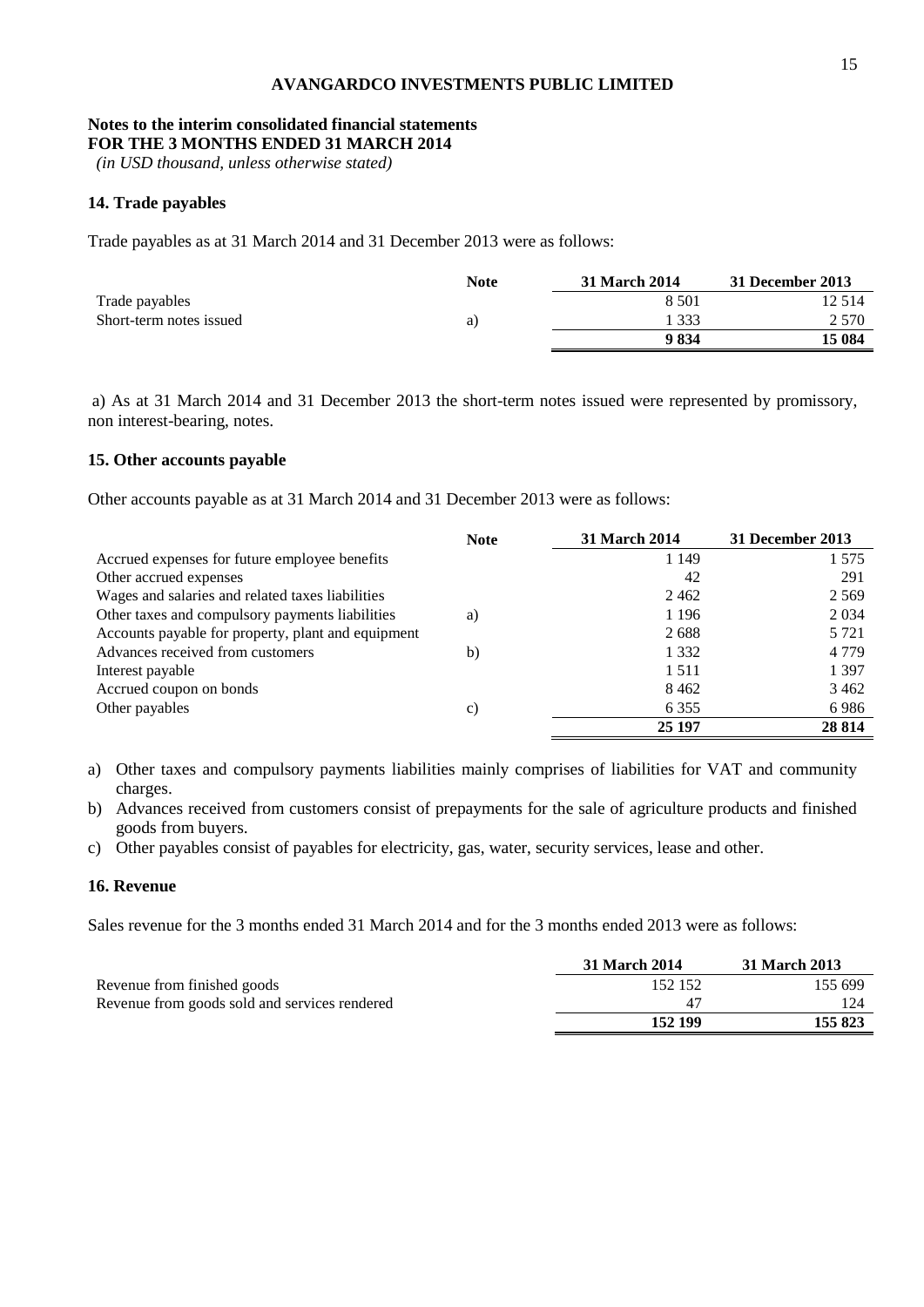# **Notes to the interim consolidated financial statements**

**FOR THE 3 MONTHS ENDED 31 MARCH 2014**

*(in USD thousand, unless otherwise stated)*

## **17. Cost of sales**

Cost of sales for the 3 months ended 31 March 2014 and for the 3 months ended 2013 was as follows:

|                                          | <b>Note</b> | 31 March 2014 | 31 March 2013 |
|------------------------------------------|-------------|---------------|---------------|
| Cost of finished goods sold              | 18          | (101 520)     | (102302)      |
| Cost of goods sold and services rendered |             | (209)         | (164)         |
|                                          |             | (101729)      | $(102\,466)$  |

## **18. Cost of sales by elements**

The cost of finished goods sold (Note 17) for the 3 months ended 31 March 2014 and for the 3 months ended 2013 as follows:

|                                                   | <b>31 March 2014</b> | 31 March 2013 |
|---------------------------------------------------|----------------------|---------------|
| Raw materials                                     | (82734)              | (87118)       |
| Payroll of production personnel and related taxes | (4901)               | (4671)        |
| Depreciation                                      | (6209)               | (3459)        |
| Services provided by third parties                | (7633)               | (7002)        |
| Other expenses                                    | (43)                 | (52)          |
|                                                   | (101520)             | (102 302)     |

## **19. General administrative expenses**

General administrative expenses for the 3 months ended 31 March 2014 and for the 3 months ended 2013 were as follows:

|                                                | <b>31 March 2014</b> | 31 March 2013 |
|------------------------------------------------|----------------------|---------------|
| Salaries and wages of administrative personnel | (1922)               | (2162)        |
| Services provided by third parties             | (3171)               | (1431)        |
| Depreciation                                   | (36)                 | (36)          |
| Repairs and maintenance costs                  | (26)                 | (23)          |
| Tax expenses, except for income tax            | (98)                 | (79)          |
| Material usage                                 | (121)                | (131)         |
| Other expenses                                 | (82)                 | (99)          |
|                                                | (5456)               | (3 961)       |

## **20. Distribution expenses**

Distribution expenses for the 3 months ended 31 March 2014 and for the 3 months ended 2013 were as follows:

|                                              | <b>31 March 2014</b> | <b>31 March 2013</b> |
|----------------------------------------------|----------------------|----------------------|
| Salaries and wages of distribution personnel | (328)                | (320)                |
| Transport expenses                           | (3538)               | (2199)               |
| Depreciation                                 | (203)                | (174)                |
| Services provided by third parties           | (1520)               | (702)                |
| Packing materials                            | (6)                  | (459)                |
| Repairs and maintenance costs                | (13)                 | (T)                  |
| Other expenses                               | (52)                 | (104)                |
|                                              | (5660)               | (3965)               |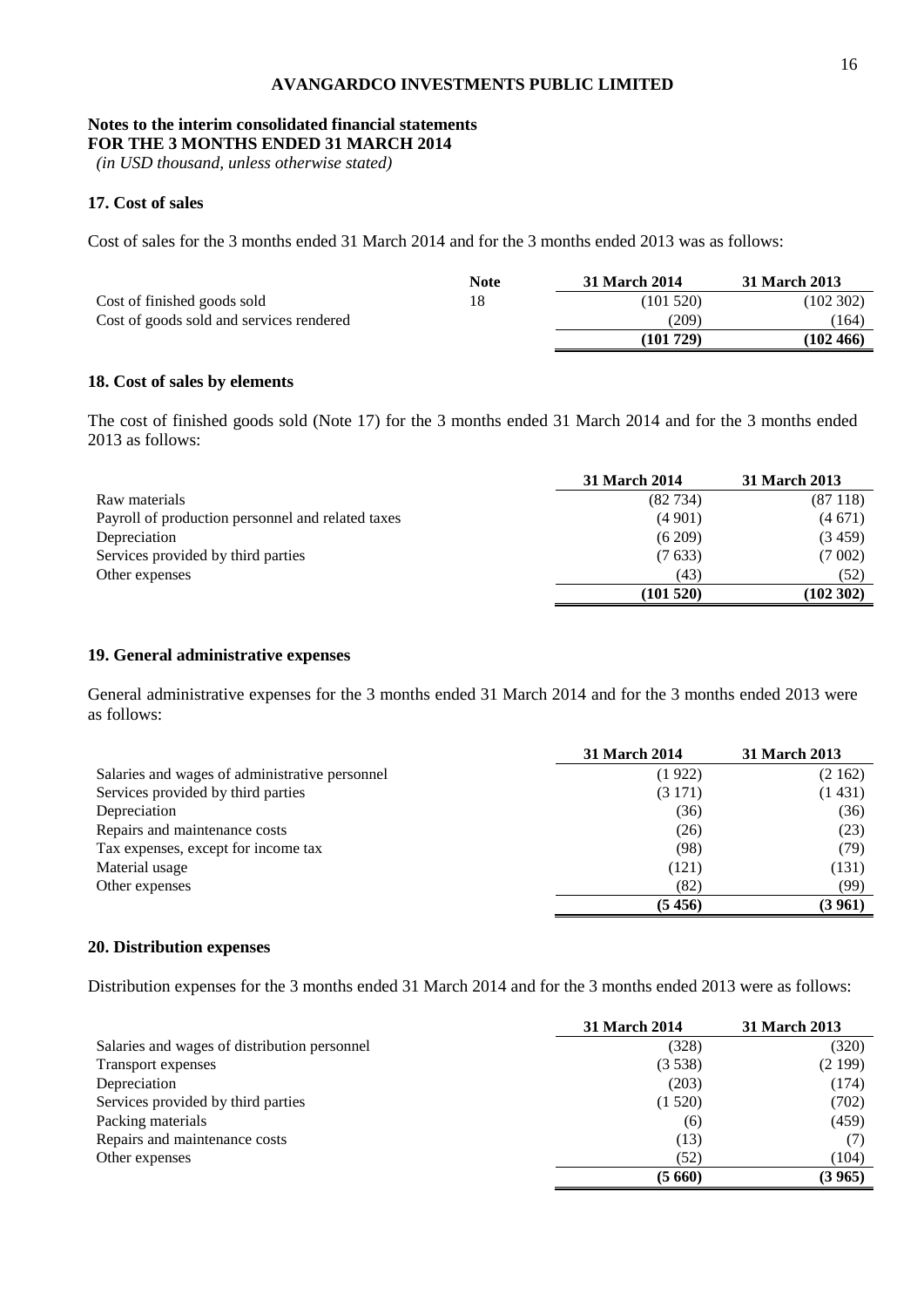#### **Notes to the interim consolidated financial statements FOR THE 3 MONTHS ENDED 31 MARCH 2014**

*(in USD thousand, unless otherwise stated)*

## **21. Other operating income, NET**

Other operating income, net for the 3 months ended 31 March 2014 and for the 3 months ended 2013 were as follows:

|                                                      | <b>31 March 2014</b> | <b>31 March 2013</b> |
|------------------------------------------------------|----------------------|----------------------|
| Loss on disposal of current assets                   | (21)                 | (142)                |
| Loss on disposal of non current assets               | (6)                  | (135)                |
| Impairment of current assets                         | (324)                | (21)                 |
| Gain realised from writing-off of accounts payable   |                      | 13                   |
| Gains/(losses) on exchange                           | (223)                | 1925                 |
| Foreign currency sale income                         | 813                  | 466                  |
| Provision for doubtful debts and amounts written off | (5)                  | (2)                  |
| Fines, penalties recognized                          | (150)                | (185)                |
| Other income                                         | 25                   | 74                   |
|                                                      | 120                  | 1 993                |

#### **22. Finance cost**

Finance cost for the 3 months ended 31 March 2014 and for the 3 months ended 2013 was as follows:

|                                        | 31 March 2014 | <b>31 March 2013</b> |
|----------------------------------------|---------------|----------------------|
| Interest payable on loans              | (1795)        | (2438)               |
| Capitalised interest                   |               | 533                  |
| <b>Total finance expenses on loans</b> | (1795)        | (1905)               |
| Finance expenses on finance lease      | (52)          | (99)                 |
| Finance expenses on bonds (interest)   | (5000)        | (6372)               |
| Other finance expenses                 | (816)         | (380)                |
|                                        | (7 663)       | (8756)               |

#### **23. Related party balances and transactions**

The Company is controlled by Oleg Bakhmatyuk, who directly or indirectly owns 77.5% of the Company's share capital. The remaining 22.5% of the shares are widely owned.

For the purposes of these interim consolidated financial statements, parties are considered to be related if one party has the ability to control the other party, is under common control, or can exercise significant influence over the other party in making financial or operational decisions. In considering each possible related party relationship, attention is directed to the substance of the relationship, not merely the legal form.

The Group enters into transactions with both related and unrelated parties. It is generally not possible to objectively determine whether any transaction with a related party would have been entered into if the parties had not been related, or whether such transactions would have been effected on the same terms, conditions and amounts if the parties had not been related.

According to these criteria the related parties of the Group are divided into the following categories:

- A. Key management personnel;
- B. Companies having the same top management;
- C. Companies in which the Group's owners have an equity interest;
- D. Companies in which activities are significantly influenced by the Group's owners.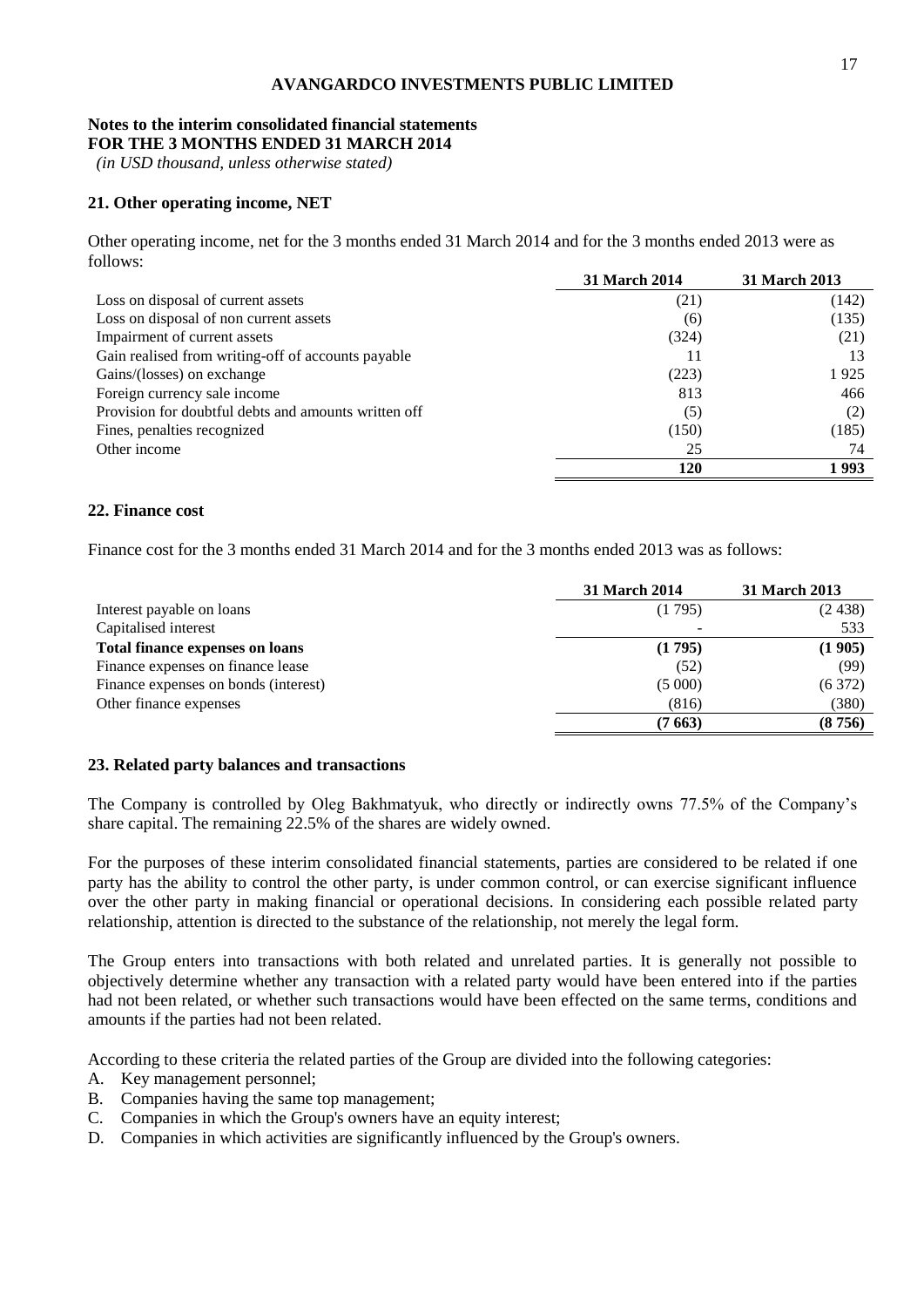# **Notes to the interim consolidated financial statements**

**FOR THE 3 MONTHS ENDED 31 MARCH 2014**

*(in USD thousand, unless otherwise stated)*

## **23. Related party balances and transactions (cont.)**

Outstanding amounts of the Group for transactions with related parties as at 31 March 2014 and 31 December 2013 were as follows:

|                                                                                        | Outstanding balances with related parties as at |                  |  |
|----------------------------------------------------------------------------------------|-------------------------------------------------|------------------|--|
|                                                                                        | 31 March 2014                                   | 31 December 2013 |  |
| Prepayments and other current assets, net                                              |                                                 |                  |  |
| C. Companies in which the Group's owners have<br>an equity interest;                   | 43                                              | 59               |  |
| D. Companies in which activities are<br>significantly influenced by the Group's owners | 7085                                            | 10 3 8 6         |  |
|                                                                                        | 7 1 29                                          | 10 445           |  |
| <b>Trade accounts receivable</b>                                                       |                                                 |                  |  |
| C. Companies in which the Group's owners have<br>an equity interest;                   | 45                                              | 76               |  |
| D. Companies in which activities are<br>significantly influenced by the Group's owners | 125                                             | 184              |  |
|                                                                                        | 169                                             | 260              |  |
| Cash and cash equivalents                                                              |                                                 |                  |  |
| D. Companies in which activities are<br>significantly influenced by the Group's owners | 10 5 21                                         | 9913             |  |
|                                                                                        | 10 521                                          | 9913             |  |
| <b>Long-term finance lease</b>                                                         |                                                 |                  |  |
| D. Companies in which activities are<br>significantly influenced by the Group's owners | 91                                              |                  |  |
|                                                                                        | 91                                              |                  |  |
| <b>Current portion of non-current liabilities</b>                                      |                                                 |                  |  |
| D. Companies in which activities are<br>significantly influenced by the Group's owners | 19                                              |                  |  |
|                                                                                        | 19                                              |                  |  |
| Trade accounts payable                                                                 |                                                 |                  |  |
| C. Companies in which the Group's owners have<br>an equity interest;                   | 9                                               | 12               |  |
| D. Companies in which activities are<br>significantly influenced by the Group's owners | 6                                               | 198              |  |
|                                                                                        | 15                                              | 210              |  |
| <b>Other current liabilities</b>                                                       |                                                 |                  |  |
| C. Companies in which the Group's owners have<br>an equity interest;                   |                                                 | 45               |  |
| D. Companies in which activities are<br>significantly influenced by the Group's owners | 72                                              | 717              |  |
|                                                                                        | 72                                              | 762              |  |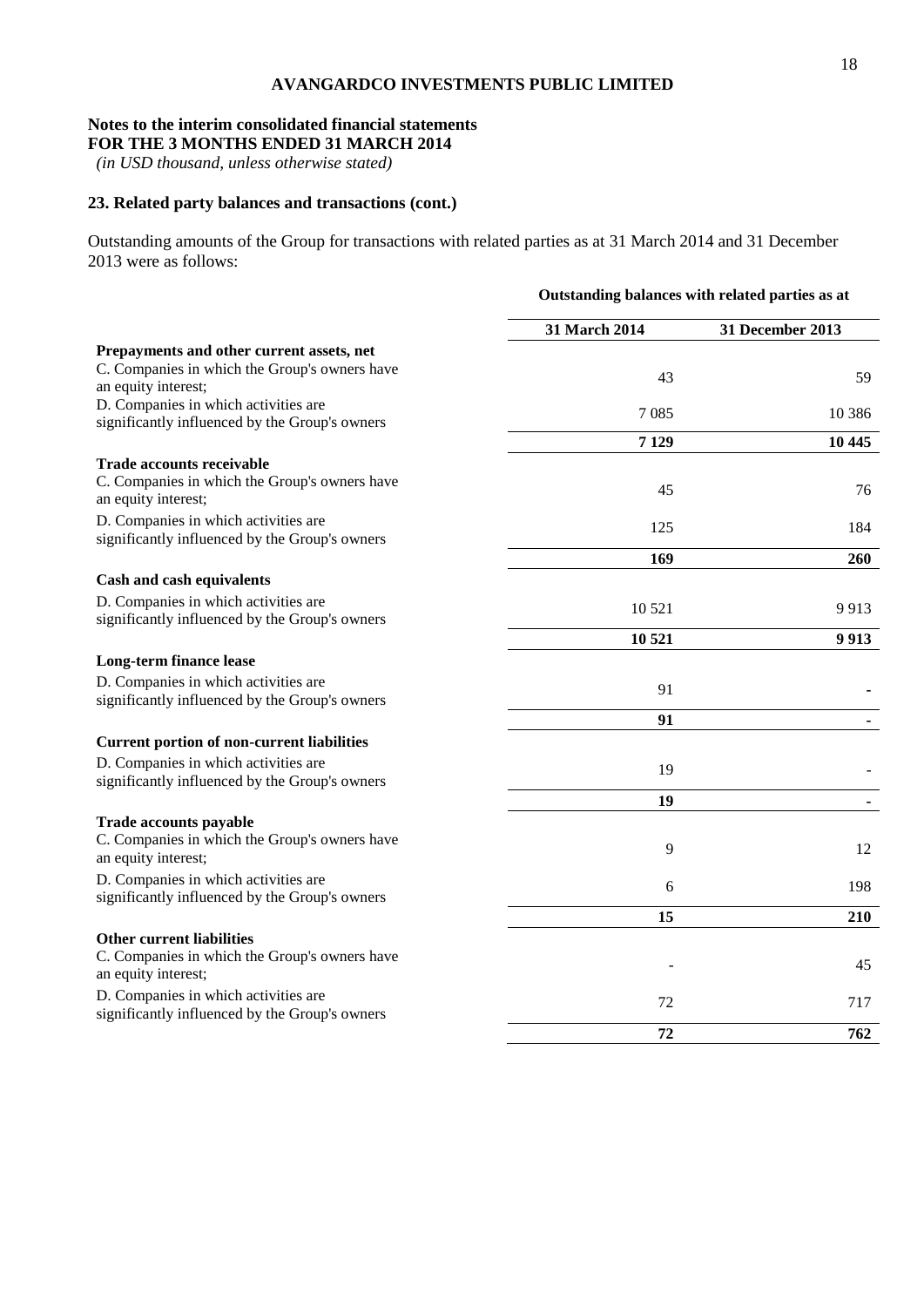# **Notes to the interim consolidated financial statements**

**FOR THE 3 MONTHS ENDED 31 MARCH 2014**

*(in USD thousand, unless otherwise stated)*

## **23. Related party balances and transactions (cont.)**

The Group's transactions with related parties for the 3 months ended 31 March 2014 and for the 3 months ended 2013 were as follows:

|                                                                                                                | Transactions with related parties for the 3 months<br>ended |               |
|----------------------------------------------------------------------------------------------------------------|-------------------------------------------------------------|---------------|
|                                                                                                                | 31 March 2014                                               | 31 March 2013 |
| <b>Sales revenue</b><br>C. Companies in which the Group's owners have an                                       |                                                             |               |
| equity interest;                                                                                               |                                                             | 5             |
| D. Companies in which activities are significantly<br>influenced by the Group's owners                         | 127                                                         | 89            |
|                                                                                                                | 127                                                         | 94            |
| General administrative expenses                                                                                |                                                             |               |
| C. Companies in which the Group's owners have an<br>equity interest;                                           |                                                             | (1)           |
| D. Companies in which activities are significantly                                                             |                                                             |               |
| influenced by the Group's owners                                                                               | (53)                                                        | (18)          |
|                                                                                                                | (53)                                                        | (19)          |
| <b>Distribution expenses</b><br>C. Companies in which the Group's owners have an<br>equity interest;           |                                                             | (6)           |
| D. Companies in which activities are significantly                                                             |                                                             |               |
| influenced by the Group's owners                                                                               | (228)                                                       | (60)          |
|                                                                                                                | (228)                                                       | (66)          |
| Other operating income/(expenses), net<br>C. Companies in which the Group's owners have an<br>equity interest; |                                                             |               |
| D. Companies in which activities are significantly                                                             |                                                             |               |
| influenced by the Group's owners                                                                               | 93                                                          | 1             |
|                                                                                                                | 93                                                          | $\mathbf{1}$  |
| <b>Finance income</b>                                                                                          |                                                             |               |
| D. Companies in which activities are significantly<br>influenced by the Group's owners                         | 37                                                          |               |
|                                                                                                                | 37                                                          |               |
| <b>Finance costs</b>                                                                                           |                                                             |               |
| D. Companies in which activities are significantly                                                             |                                                             |               |
| influenced by the Group's owners                                                                               | (11)                                                        |               |
|                                                                                                                | (11)                                                        |               |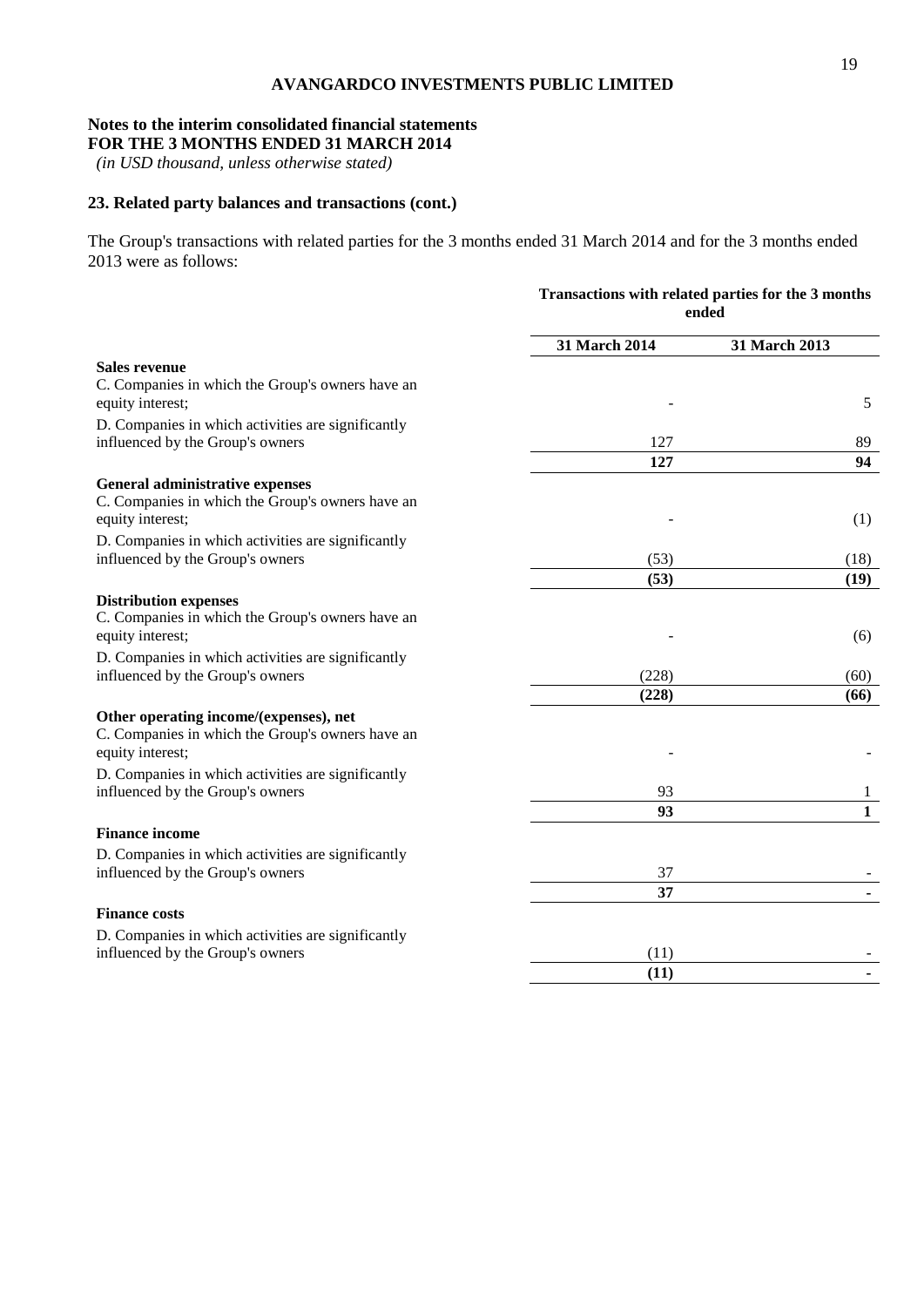#### **Notes to the interim consolidated financial statements FOR THE 3 MONTHS ENDED 31 MARCH 2014**

*(in USD thousand, unless otherwise stated)*

#### **24. Operating segments**

A reportable segment is a separable component of a business entity that produces goods or provides services to individuals (or groups of related products or services) in a particular economic environment that is subject to risks and generate revenues other than risks and income of those components that are peculiar to other reportable segments.

For the purpose of management the Group is divided into the following reportable segments on the basis of produced goods and rendered services, and consists of the following 5 reportable segments:

- shell eggs breeding of industrial laying hens, production and sale of shell eggs;
- poultry incubation (production and sale of baby chicks), breeding of young birds for sale, as well as sale of birds for slaughter;
- animal feed production and sale of feeds;
- egg products processing and sale of egg products;
- other activities including sale of goods and services, sale of poultry meat and by-products, sale of plant production, sale of poultry manure etc.

Management monitors the operating results of each of the units separately for the purposes of making decisions about resources allocation and evaluation of operating results. The results of segments' activities are measured on the basis of operating profit or loss, its measurement is carried out accordingly to measurement of operating profit or loss in the interim consolidated financial statements.

|                                                                  | <b>Shell eggs</b> | <b>Poultry</b> | Animal<br>feed | Egg<br>products | Other<br>activities | ragustments<br>and<br>elimination | <b>Total</b> |
|------------------------------------------------------------------|-------------------|----------------|----------------|-----------------|---------------------|-----------------------------------|--------------|
| Sales revenue                                                    | 173 418           | 38795          | 56869          | 51 326          | 6 1 0 1             |                                   | 326 510      |
| Intra-group elimination                                          | (77818)           | (33594)        | (56 857)       |                 | (6042)              |                                   | (174310)     |
| Revenue from external<br>buyers                                  | 95 601            | 5 2 0 2        | 13             | 51 326          | 58                  | $\blacksquare$                    | 152 199      |
| Income from revaluation<br>of biological assets at<br>fair value | 10701             | (1428)         |                |                 |                     |                                   | 9 2 7 5      |
| Other operating<br>income/(expenses)                             | (379)             | (87)           | (28)           | 2722            | (2109)              |                                   | 120          |
| Income from government<br>grants and incentives                  | 68                |                |                |                 |                     |                                   | 68           |
| <b>OPERATING</b><br>PROFIT/(LOSS)                                | 35 373            | 5863           | (1774)         | 19 057          | (4021)              |                                   | 54 497       |
| Finance income                                                   | 23                | $\overline{c}$ | 6              | 7               | (1)                 |                                   | 39           |
| Finance costs,<br>including:                                     | (528)             |                |                | (1393)          | (5743)              |                                   | (7663)       |
| Interest payable on loans                                        | (31)              |                |                | (1393)          | (372)               | $\overline{\phantom{a}}$          | (1795)       |
| Income tax<br>(expense)/credit                                   |                   |                | (55)           | (17)            | (1)                 |                                   | (74)         |
| <b>NET PROFIT/(LOSS)</b><br><b>FOR THE PERIOD</b>                | 34 867            | 5865           | (1823)         | 17 654          | (9766)              |                                   | 46 799       |
| <b>TOTAL ASSETS</b>                                              | 2 102 292         | 72551          | 383 944        | 458 114         | 543 040             | (2128110)                         | 1 431 831    |
| <b>TOTAL LIABILITIES</b>                                         | 637 720           | 10 312         | 334 684        | 307 281         | 320 506             | (1235969)                         | 374 534      |

Reportable segment information for the 3 months ended 31 March 2014 was as follows:

**Adjustments**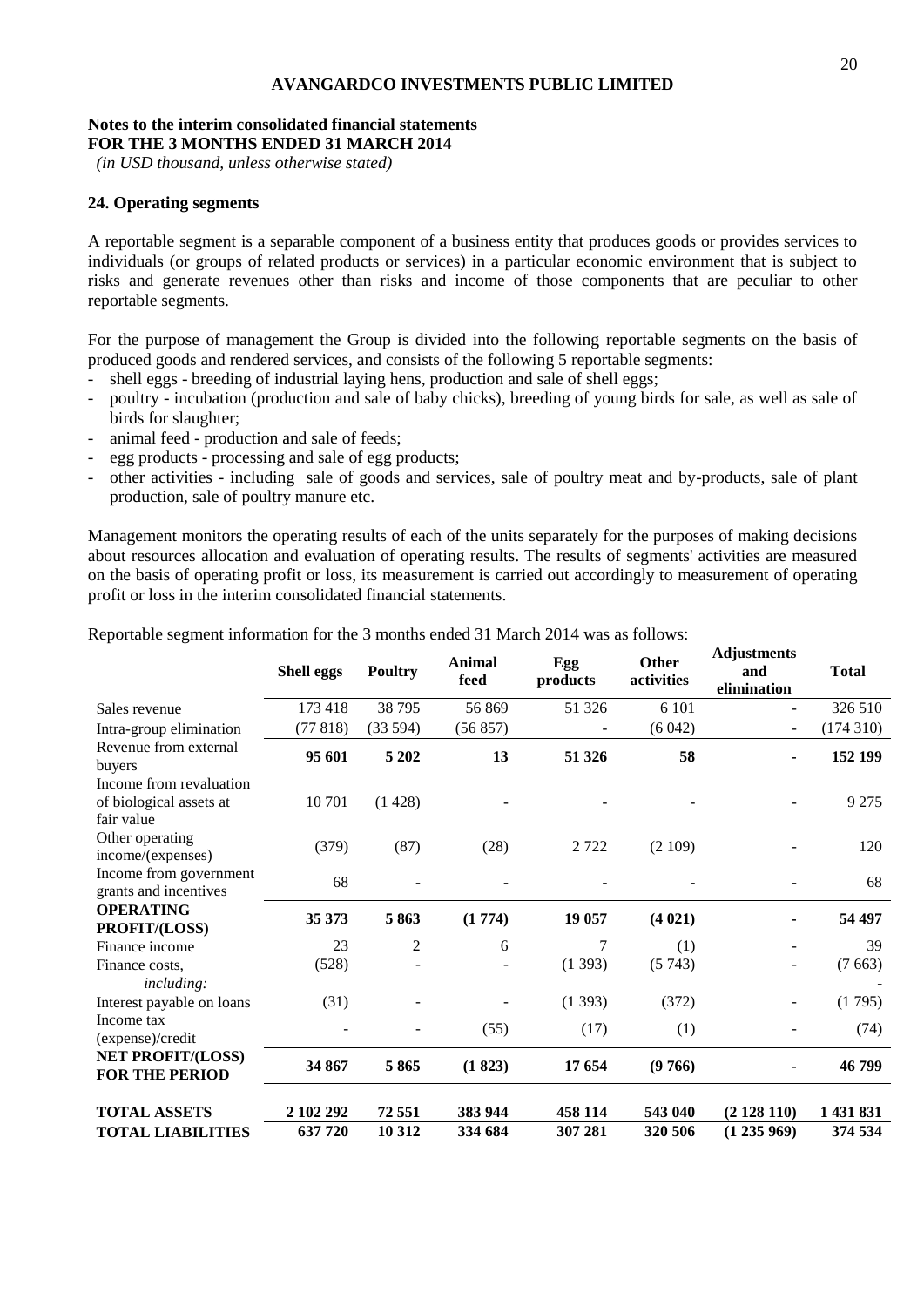## **Notes to the interim consolidated financial statements**

**FOR THE 3 MONTHS ENDED 31 MARCH 2014**

*(in USD thousand, unless otherwise stated)*

### **24. Operating segments (cont.)**

Reportable segment information for the 3 months ended 31 March 2013 was as follows:

|                                                                  | Shell eggs | <b>Poultry</b> | Animal<br>feed | Egg<br>products | <b>Other</b><br>activities | <b>Adjustments</b><br>and<br>elimination | <b>Total</b> |
|------------------------------------------------------------------|------------|----------------|----------------|-----------------|----------------------------|------------------------------------------|--------------|
| Sales revenue                                                    | 136 338    | 26 7 64        | 66819          | 25 5 75         | 2 1 6 2                    |                                          | 257 660      |
| Intra-group elimination                                          | (25 216)   | (10719)        | (63 864)       | (4)             | (2032)                     | $\overline{\phantom{a}}$                 | (101 837)    |
| Revenue from external<br>buyers                                  | 111 122    | 16 045         | 2955           | 25 571          | 130                        |                                          | 155 823      |
| Income from revaluation<br>of biological assets at<br>fair value | 1794       | 7047           |                |                 |                            |                                          | 8 8 4 1      |
| Other operating<br>income/(expenses)                             | (825)      | (60)           | (94)           | 463             | 2 5 0 9                    |                                          | 1993         |
| Income from government<br>grants and incentives                  | 75         | 1              |                |                 |                            |                                          | 76           |
| <b>OPERATING</b><br>PROFIT/(LOSS)                                | 51 743     | 5 0 24         | (525)          | 11 903          | 1 2 9 3                    |                                          | 69 438       |
| Finance income                                                   | 30         | $\overline{2}$ | 3              | 3               | 4                          |                                          | 42           |
| Finance costs,<br><i>including:</i>                              | (1699)     |                |                | (1 281)         | (5775)                     | $\overline{\phantom{a}}$                 | (8756)       |
| Interest payable on loans                                        | (171)      |                |                | (1 281)         | (452)                      |                                          | (1905)       |
| Income tax expense                                               |            |                | (16)           | (9)             |                            |                                          | (25)         |
| <b>NET PROFIT/(LOSS)</b><br><b>FOR THE PERIOD</b>                | 50 074     | 5 0 2 7        | (538)          | 10 615          | (4479)                     |                                          | 60 699       |
| <b>TOTAL ASSETS</b>                                              | 2 066 845  | 84 237         | 516 499        | 331 024         | 25 25 7                    | (1403154)                                | 1 620 710    |
| TOTAL LIABILITIES                                                | 707 504    | 13840          | 465 670        | 330 547         | 302 967                    | (1428455)                                | 392 072      |

#### **25. Financial risk management**

#### *Capital management*

The Group's management follows the policy of providing the firm capital base which allows supporting the trust of investors, creditors and market and ensuring future business development.

In relation to capital management the Group's objectives are as follows: maintaining the Group's ability to adhere to the going concern principle in order to provide income for owners and benefits to other interested parties, and also maintaining the optimal capital structure with the purpose of its cost reduction.

To manage capital, the Group's management, above all, uses the calculations of the financial leverage coefficient (ratio of leverage ratio) and the ratio between net debt and EBITDA.

Financial leverage is calculated as a ratio between net debt and total amount of capital. Net debt is calculated as cumulative borrowings net of cash and cash equivalents. Total amount of capital is calculated as own capital reflected in the balance sheet plus the amount of net debt.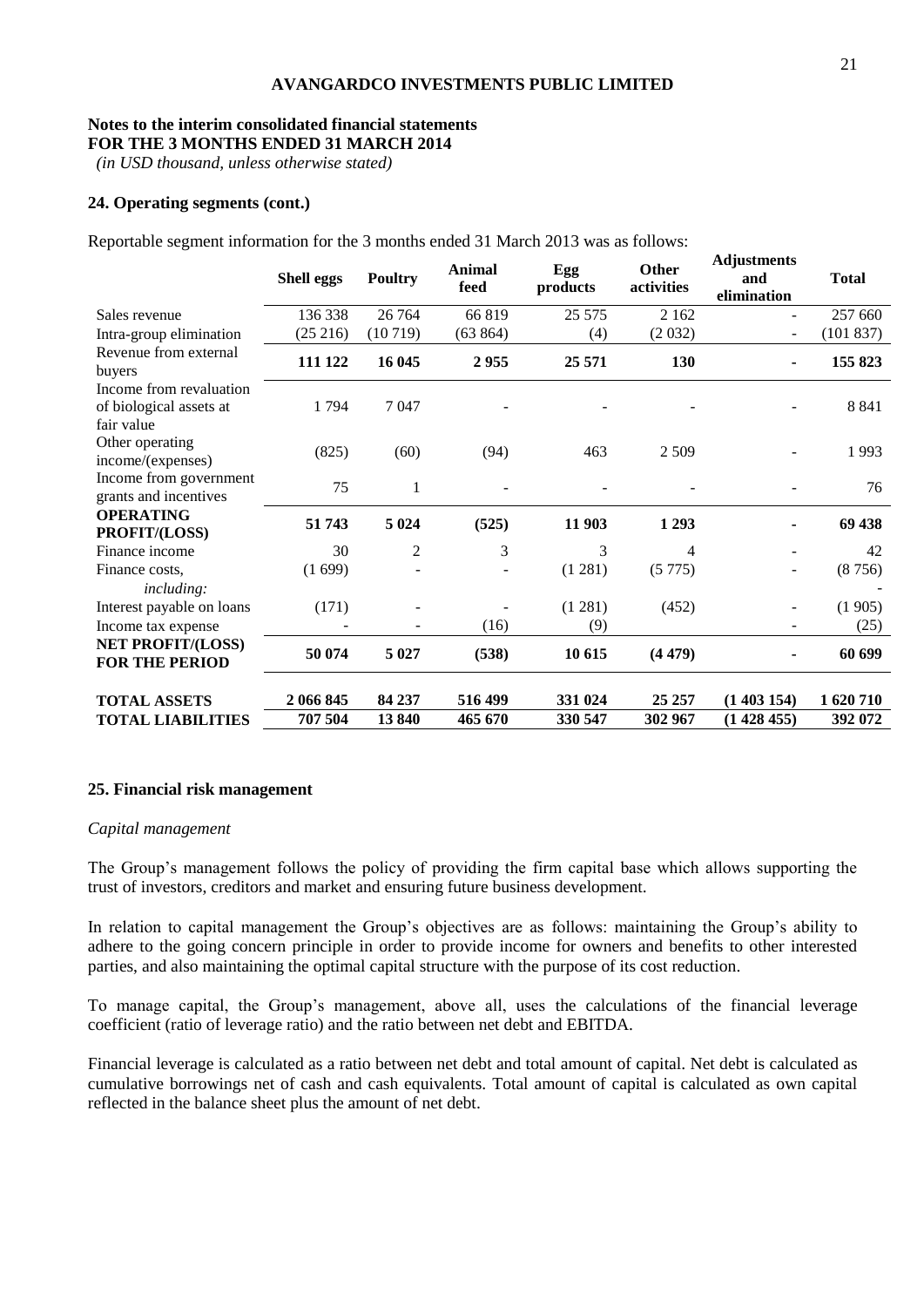#### **Notes to the interim consolidated financial statements FOR THE 3 MONTHS ENDED 31 MARCH 2014**

*(in USD thousand, unless otherwise stated)*

#### **25. Financial risk management (cont.)**

#### *Capital management (cont.)*

## Financial leverage ratio calculation

This ratio measures net debt as a proportion of the capital of the Group, i.e. it correlates the debt with total equity and shows whether the Group is able to pay the amount of outstanding debts. An increase in this coefficient indicates an increase in borrowings relative to the total amount of the Group's capital. Monitoring this indicator is necessary to keep the optimal correlation between own funds and borrowings of the Group in order to avoid problems from over leverage.

For the ratio of net debt to EBITDA, the calculation of net debt is as above. EBITDA is an indicator of income before taxes, interest depreciation and amortisation. It is useful for the Group's financial analysis, since the Group's activity is connected with long-term investments in property, plant and equipment. EBITDA does not include depreciation, so that in the Group's opinion, it reflects the approximate cash flows deriving from the Group's income in a more reliable way.

The ratio of net debt to EBITDA gives an indication of whether income obtained from operating activities is sufficient to meet the Group's liabilities.

As at 31 March 2014 and 31 December 2013 the Group's financial leverage coefficient was 13.0% and 10.3% respectively.

|                                         | <b>Carrying value</b> |                  |  |
|-----------------------------------------|-----------------------|------------------|--|
|                                         | <b>31 March 2014</b>  | 31 December 2013 |  |
| Short-term loans                        | 50 000                | 50 000           |  |
| Long-term loans                         | 72 630                | 61 495           |  |
| Current portion of long-term loans      | 15 15 2               | 12 9 22          |  |
| Long-term finance lease (including VAT) | 581                   | 1 2 8 0          |  |
| Long-term bond liabilities              | 197490                | 197 131          |  |
| Short-term bond liabilities             |                       |                  |  |
| <b>Total borrowings</b>                 | 335 853               | 322 828          |  |
| Cash and cash equivalents               | (178472)              | (156 804)        |  |
| Net debt                                | 157 381               | 166 024          |  |
| Share capital                           | 836                   | 836              |  |
| Share premium                           | 201 164               | 201 164          |  |
| Capital contribution reserve            | 115 858               | 115 858          |  |
| Retained earnings                       | 1 178 960             | 1 132 803        |  |
| Foreign currency translation reserve    | (486136)              | (68194)          |  |
| Non-controlling interests               | 46 615                | 64 631           |  |
| <b>Total equity</b>                     | 1 057 297             | 1447098          |  |
| Total amount of equity and net debt     | 1 2 1 4 6 7 8         | 1 613 122        |  |
| <b>Financial leverage coefficient</b>   | 10,3%<br>13,0%        |                  |  |